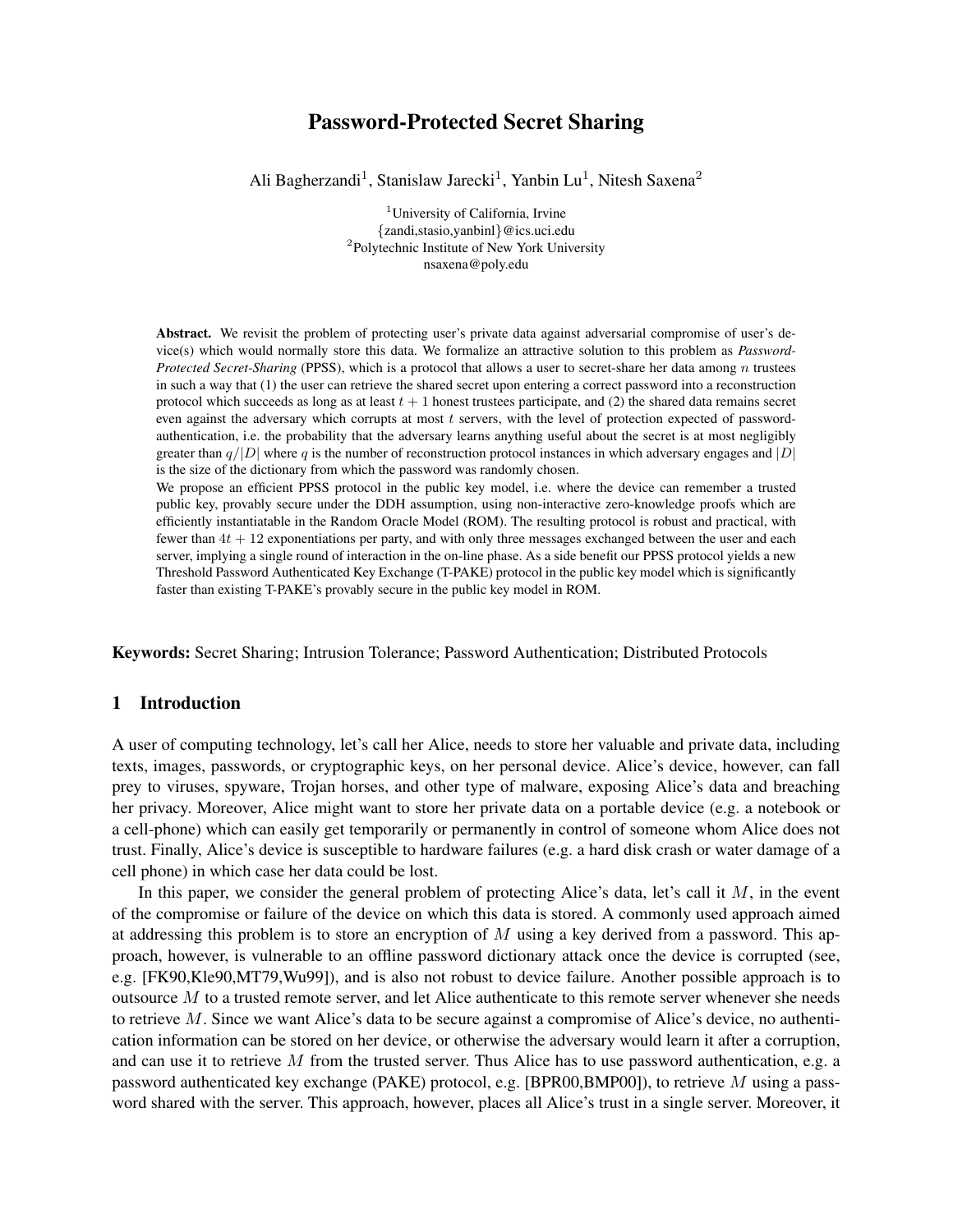exposes Alice's data to an on-line dictionary attack which a network adversary can stage against this server. Both concerns can be assuaged if Alice secret-shares M, keeps one share for herself, and outsources the other share to the server. Instead of doing this with a generic combination of PAKE and secret-sharing, MacKenzie and Reiter [MR03] show that this can be done in a way which gives the server no useful information about either the data or the password, and after corruption of the device the adversary can recover any information about either the data or the password only via an on-line dictionary attack against the server. This solution, however, suffers from several bottlenecks: Alice would be cut off from her data whenever the server is down or overloaded, and she could loose her data completely if the adversary compromises *either* the server or her device.

Password-Protected Secret Sharing: In order to improve both security and robustness of the above solution, i.e. both data privacy and its accessibility in case of server or device failures, we can secret-share M among a *set* of n players so that only a compromise of more than some threshold of players would let disable the system. However, secret sharing by itself is not enough because Alice still needs some way to authenticate to the secret-sharing servers to trigger a secret reconstruction protocol, and the only authentication information she can use must be a human-memorable password. It can be easily seen that the generic combination of PAKE and secret-sharing would either require Alice to keep  $n$  independently chosen passwords, or it would expose Alice's single password to the adversary who corrupts just one server via an off-line dictionary attack. Since the corrupt server could use this password to authenticate to the others and recover the secret-shared secret, all benefits of secret-sharing would be lost. This motivates the question of how to distribute Alice's data among n players so that: (1) Alice can retrieve her data by triggering a reconstruction protocol using only her password, and the reconstruction is guaranteed to succeed as long as at least  $t + 1$ players are honest and available; and (2) Alice's data remains secret even when t players are corrupted, and the level of this protection is as expected of password-authenticated protocol, i.e. the probability that adversary learns any information about Alice's data is at most negligibly greater than  $q_S/|D|$ , where  $q_S$ is roughly the number of reconstruction protocols which the adversary triggers and  $|D|$  is the size of the dictionary from which Alice chose her password.

We refer to a protocol that satisfies the above properties as (t, n) *Password-Protected Secret Sharing (PPSS)*. We say that a PPSS protocol is in a Public Key Model if Alice needs to trust some public key(s) to run the protocol, as is the case for the protocol we propose in this paper. The exact probability threshold we want to achieve in the security property in item (2) above is (no more than negligible amount greater than)  $\lfloor \frac{q_S}{t-t'+1} \rfloor * \frac{1}{|D|}$ , where  $t' \leq t$  is the number of corrupted players and  $q_S$  counts the number of individual sessions run by any player where the adversary injects himself as a man in the middle. Note that this implies that an adversary which corrupts  $t' \leq t$  players must stage an active attack on at least  $(t - t' + 1)k$  other player's sessions in order to make  $k$  password guesses. This is indeed the optimum guessing-attack resistance such scheme can provide.

Two Application Settings: Private Storage There are two settings in which such PPSS protocol can be implemented, implying different security properties: In the (default) "no private storage" setting which was implicitly assumed in the above description, Alice's device does not have any private storage, and the  $n$ players participating in the PPSS scheme are  $n$  separate trustees, implemented by servers or any networked devices. This setting is highly robust, because the adversary can destroy Alice's data only by corrupting the memory of  $n - t$  out of n trustees. Moreover, the loss of Alice's device(s) gives no information to the adversary at all since they hold no secret information at all, and Alice's data (and password) are secure even if the adversary corrupts  $t$  out of  $n$  trustees. However, Alice's data (and password) are vulnerable to network attacker via an online dictionary attack, and the adversary corrupting  $t + 1$  trustees recovers both Alice's data and her password (possibly after an off-line dictionary attack).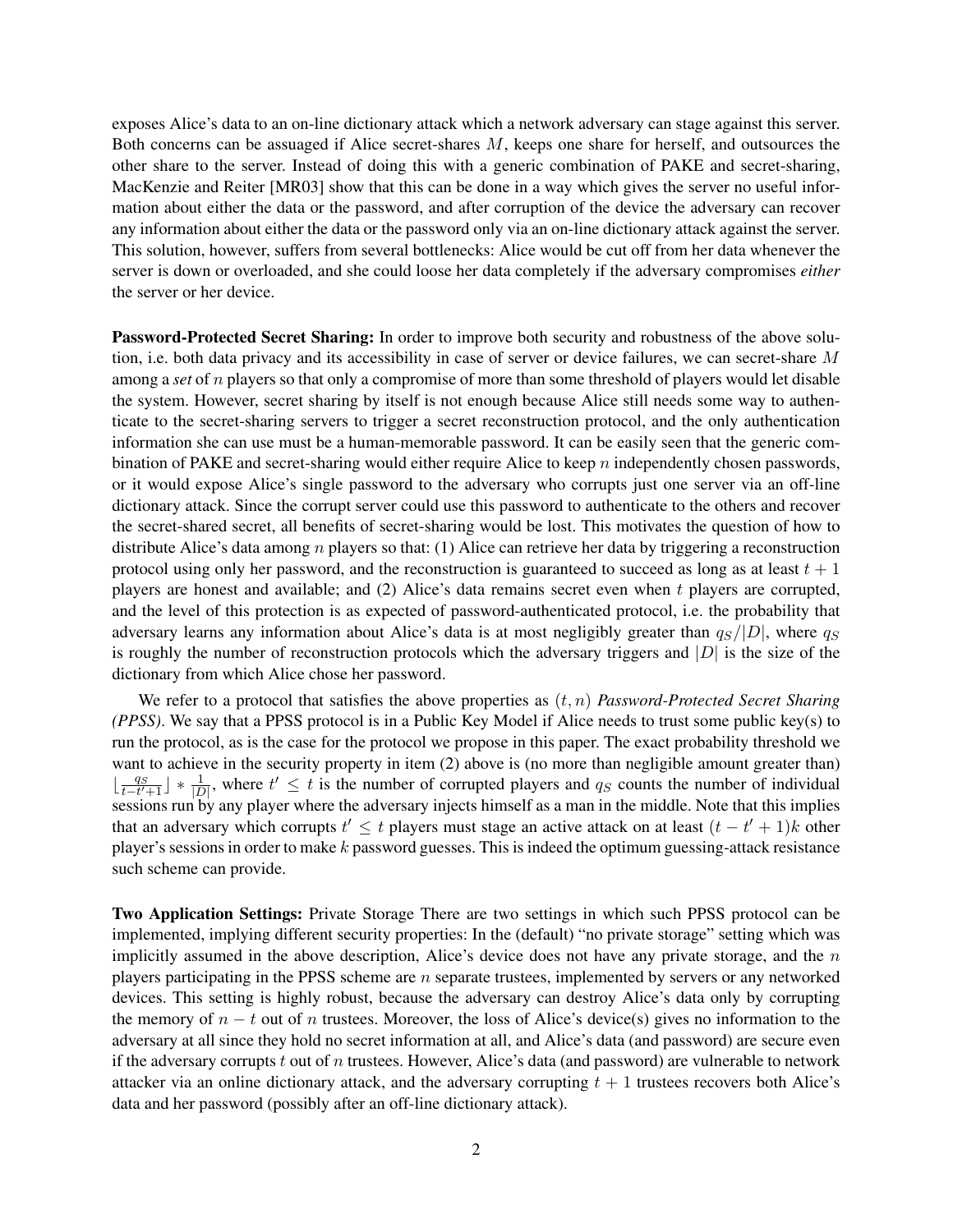Alternatively, a PPSS scheme can be used in a "private storage" setting, in case Alice does not fully trust *any* external servers: Alice's device and n trustees can run an instance of  $(t', n')$ -PPSS scheme for  $t' = n$ and  $n' = 2n - t$ , keep  $d = n - t$  shares on Alice's device and distribute the remaining  $n' - d = n$  shares among the *n* trustees. The PPSS reconstruction protocol proceeds in the same way as in the default setting above, except that Alice's device locally implements the protocol on behalf of d "virtual" players using the d stored shares. Moreover, unlike the default setting, these virtual players do not respond to outside requests to start the protocol. The resulting protocol is less robust because the adversary can now destroy Alice's data by either corrupting the memory of n − t trustees *or* by corrupting the memory of Alice's device. However, it is more secure. As in the default setting, an adversary gains no information about Alice's data or password even after corrupting Alice's device together with t trustees, but now the adversary that does not corrupt Alice's device gains no useful information even after corrupting all  $n$  trustees. Moreover, a network attacker can no longer stage an on-line dictionary attack against Alice's data (and password) even after corrupting all the trustees.

Applications: A PPSS scheme can be implemented by a dedicated service provider as service to individual users, but it can also be administered by users themselves, exploiting users' real-world trust relationships, e.g. from online social networks such as *Facebook*. For example using the PPSS scheme in a private storage setting, Alice can improve the availability of her data without any exposure to its security (compared to storing the data locally) if no more than  $t$  out of her  $n$  chosen friends are dishonest and/or their computers are corrupted. The role of the trustees can also be played by different devices belonging to Alice herself, perhaps connected by any combination of cellular, Bluetooth, or internet networks. For example, Alice could use PPSS so that the adversary can gain possession of the secret data Alice needs to retrieve to her mobile phone only by getting control not only of her phone but also of t out of n of devices, e.g. her Bluetoothconnected watch, her (always connected) home computer, her work computer. Note that these various types of players could be mixed, so a dedicated service provider and the home computers of Alice's Facebook friends can join the pool of the n "devices" in the last example.

Note that the sensitive data which Alice can protect using a PPSS scheme can be her secret key, which can then be used for any cryptographic computation such as decryption, signing, or authentication. Thus in particular a PPSS scheme generalizes the notion of *capture-resilient* cryptographic devices, introduced by MacKenzie and Reiter [MR03], whose key is recoverable only by an online dictionary attack after device corruption, by making such system more robust to trustees' failures. One instance of such application is a *password management* scheme, where Alice's data to be protected are her passwords to various on-line services. Recovering such passwords via a PPSS scheme using a "master password" avoids the need for recalling and typing in an appropriate password every time Alice needs it to authenticate to various services. Moreover, such password management scheme could improve the security of passwords, because now Alice can use an independently random string as password for each of her services. Currently various entities offer remote password management service on the web, e.g. LastPass [Las09] and Mozilla Weave Sync [Lab09], but these are effectively centralized solutions. A PPSS scheme could enable alternatives to such services with better robustness and security properties.

Related Work: The idea of password-authenticated recovery of secret-shared data was to the best of our knowledge proposed by Ford and Kaliski [FJ00]. As pointed out by a subsequent paper by Jablon [Jab01], the Ford-Kaliski protocol implicitly assumes a public key model, while the improvement given by [Jab01] removed the need for trusted public keys, but both protocol handles only the  $t = n$  case of secret-sharing, and neither paper clearly specified the security properties of such scheme nor did they formally argue the security of the protocols they proposed.

The notion of PPSS is closely related to Threshold Password Authenticated Key Exchange (T-PAKE) of MacKenzie et al. [MSJ02], which followed up on the work of [FJ00,Jab01] by formalizing the functionality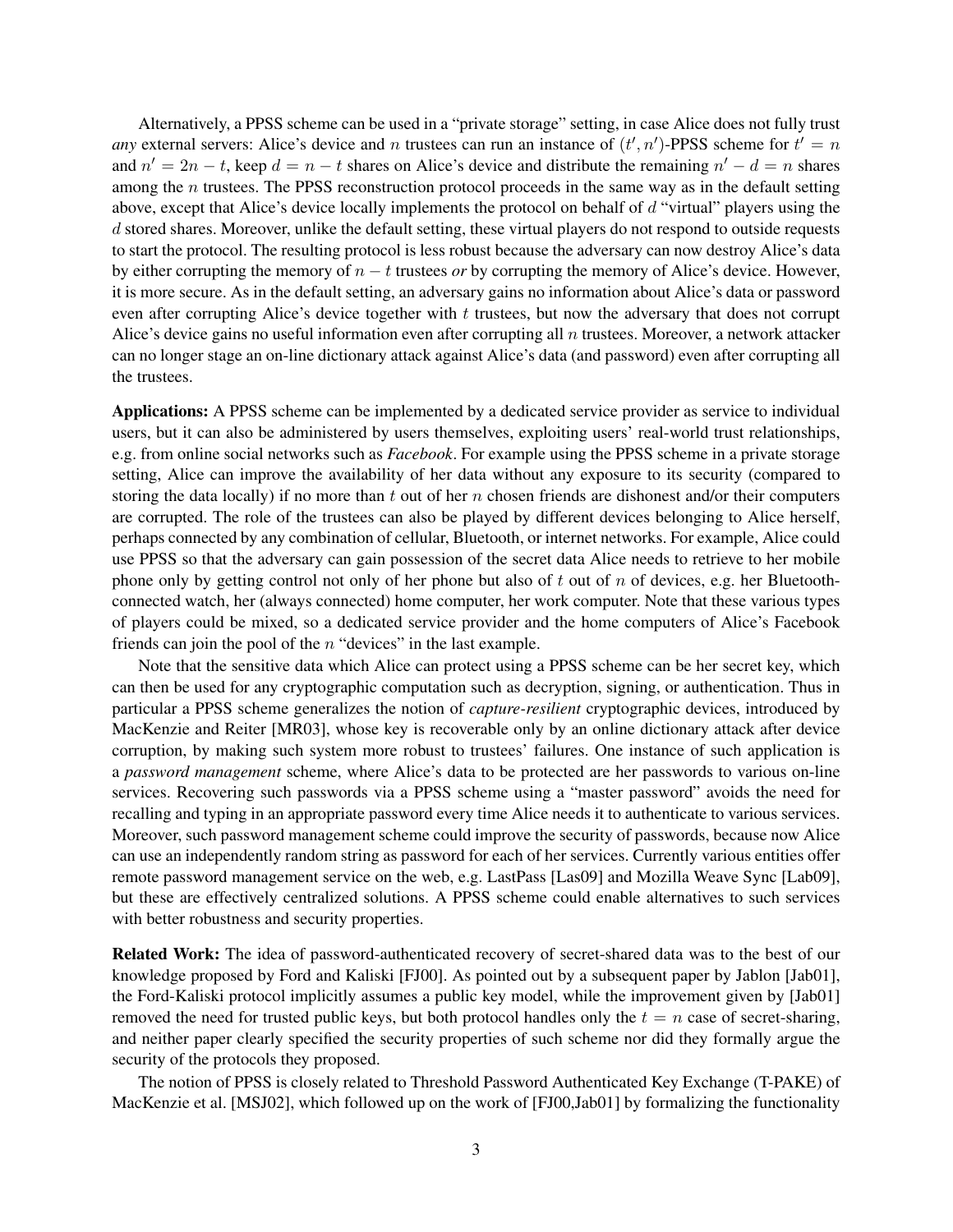which these works were after in a general-purpose way, namely as password-authenticated key exchange between Alice's device and each of the  $n$  trustees. This is a more general functionality than passwordauthenticated secret recovery. Indeed, a T-PAKE scheme can be used to implement a PPSS scheme at negligible extra costs: The client authenticates to the servers by running a T-PAKE instance, and the servers use the keys established in this instance to encrypt (and authenticate) their secret-shares of Alice's secret. As we show in this paper, it turns out that in the public key model the implication works in the opposite direction as well, i.e. a PPSS implies a T-PAKE with little extra costs: Alice picks a (private,public) key pair in a CCA-secure encryption scheme, and uses a PPSS scheme to share the private decryption key. A T-PAKE protocol consists of a PPSS reconstruction protocol followed by each server encrypting a freshly chosen session key under Alice's public key. Alice can recover these keys if she recovered her private decryption key in this PPSS instance. To authenticate the servers to Alice each Server supplies also its signature on this encrypted key, which Alice verifies using its knowledge of Servers' public keys. (We supply the details of this simple compilation in Section 4 below.) Note that this construction relies on a public key model, and it is not immediately obvious whether a PPSS protocol can be converted into a T-PAKE protocol in a similarly simple way without relying on Alice's knowledge of Servers' public keys.<sup>1</sup>

The work of MacKenzie et al. [MSJ02], in addition to defining the notion of T-PAKE, showed a T-PAKE protocol in the public key model which was provably secure under the Decisional Diffie-Hellman (DDH) assumption in the Random Oracle Model (ROM), but the protocol required three rounds of server-toserver communication. This was followed by Raimondo-Gennaro [RG03] who showed a T-PAKE scheme based on the PAKE protocol of Katz et al. [KOY01] which removed both the reliance on ROM and the need for trusted public keys, but their protocol was even more communication-heavy, requiring several rounds of verifiable secret sharing among the servers, each of which requires a few communication rounds over a reliable broadcast channel. Such trustee-to-trustee communication might be feasible for T-PAKE applications discussed in [MSJ02,RG03], where all n secret-sharing servers belong to the same organization and can foreseeably be connected by a LAN. However, for many PPSS applications we discussed above such communication requirements would be difficult to bear in practice, e.g. when trustees are highly distributed, connected over internet, phone, and/or Bluetooth networks. In such applications one should assume all protocol communication is between the user and a trustee, and there is no direct communication between trustees. In such model the PPSS protocol implied by T-PAKE of [MSJ02] requires 9 messages exchanged between the user and each trustee, while the T-PAKE of [RG03] requires even more.

The general  $(t, n)$ -threshold T-PAKE protocol of [MSJ02] was improved in efficiency for the special case of 2 servers, i.e.  $(t, n) = (1, 2)$ , by Brainard [BJKS03], but the resulting protocol assumes direct (and secure) connection between the two servers, and would imply a 7 messages protocol in our allcommunication-via-the-client model. In the setting without public keys the protocol of [RG03] was extended to the same special case by Katz et al. [KMTG05], but while significantly faster than [RG03], the resulting protocol still needs 5 message exchanges in our communication model, assuming the zero-knowledge proofs are implemented non-interactively in ROM. (Otherwise the message complexity of [KMTG05] would be even higher).

In another related work, Xu and Sandhu [XS03] consider a different variant of T-PAKE functionality, namely password-authenticated threshold signature generation which they call TPAKE-TSig. However, the

<sup>&</sup>lt;sup>1</sup> In spite of this near-equivalence between PPSS and T-PAKE, we believe that the primary reason for introducing PPSS as a separate notion is that it is a natural functionality – a protocol that reconstructs a (long) secret if and only if supplied with a correct (short) password. It is also easier to define than T-PAKE, which requires a somewhat elaborate formalism developed to model Password-Authenticated Key Exchange protocols, i.e. [BPR00,BMP00]. The PPSS functionality is simpler because it recovers one secret at one party (the user), instead of creating keys for each party, possibly at multiple sessions, which the adversary can then adaptively reveal, with somewhat complicated rules governing which key should remain secret given that another key was revealed. Such functionality simplification can be productive, and indeed, in this paper we show a PPSS protocol which is faster and simpler than existing provably secure T-PAKE protocols.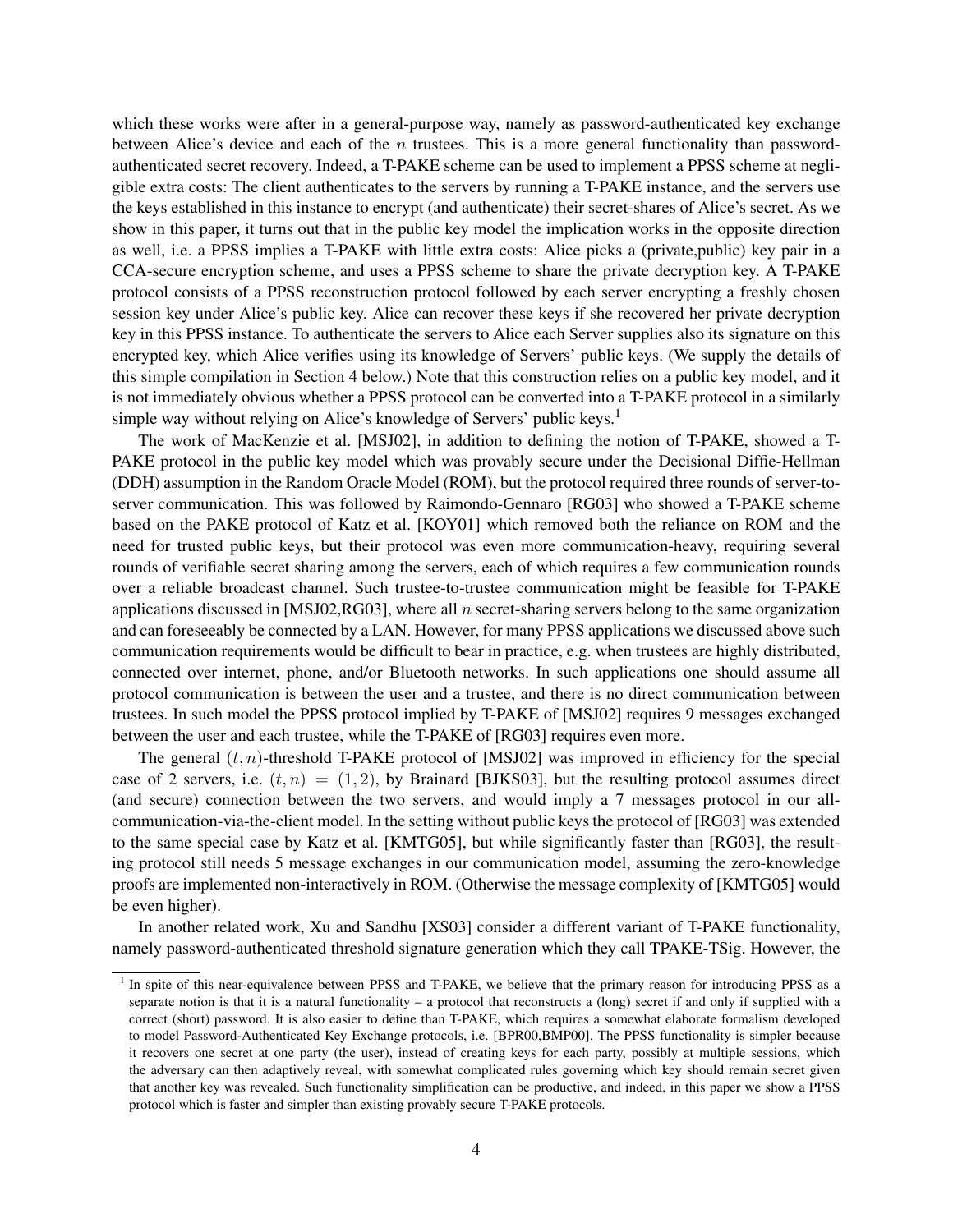security notion they formalize for such TPAKE-TSig's continues the same complicated model of T-PAKE's, and their construction is a straightforward composition of T-PAKE with threshold signatures, along the lines of the simple T-PAKE→PSSS complier sketched above, thus in particular the resulting protocol can only be as fast as existing T-PAKE's.

The PPSS protocol cast into the private storage setting is a generalization of the aforementioned work on "capture-resilient devices" by MacKenzie and Reiter [MR03], from the case of just one external trustee to the case of any n trustees, with resilience to the corruptions of the device and t trustees. [MR03] consider not only password-authenticated recovery of a shared secret but also password-protected generation of RSA signatures and ElGamal decryption. However, note that any T-PAKE protocol, and a PPSS protocol implies T-PAKE, can be used very simply to implement such password-protected signature or decryption given a non-interactive threshold computation protocol for the respective signature/decryption function: The servers simply encrypt the messages of the non-interactive threshold function-computation protocol under the session keys output by a T-PAKE instance, and the user can reconstruct the function value if she established the same session keys in the T-PAKE instance. Thus the 2-party password-protected signature/decryption computation protocols of [MR03] can be generalized using to any  $(t, n)$  case using our PPSS and non-interactive threshold RSA signature of [Sho00] and non-interactive threshold ElGamal decryption of [DF90].

PPSS is more remotely related to the so-called "key-insulated" and "intrusion-tolerant" cryptosystems, e.g. [DKXY02,DKXY03,DFK+04,DFK+03], which are similarly concerned with protecting user's sensitive data against device intrusions or corruptions by secret-sharing user's private key among more trusted components, e.g. smartcards or co-processors. However, unlike PPSS, these cryptosystems assume semi-trusted components which are embedded in user's computational device so the user does not need to remotely authenticate herself to them, e.g. via password authentication.

Our Contributions: We develop an efficient PPSS scheme in the public key model provably secure under the DDH assumption, using non-malleable non-interactive zero-knowledge proofs which can be efficiently instantiated in ROM. Our protocol is robust against active failures and, unlike PPSS based on any existing provably secure T-PAKE, it is much more efficient: In particular, in the absence of active attacks each party makes fewer than  $4t+15$  exponentiations and the protocol involves only three messages exchanged between the user and each server. (In particular, this implies a single round of interaction during the on-line phase.) We also show that a PPSS scheme implies a T-PAKE protocol at a very little computation overhead and no additional communication cost. Thus, as a side benefit, our PPSS implies a T-PAKE protocol in the public key model in ROM, with three message exchanges and less than  $4t + 18$  exponentiations per party, which is significantly faster than the most efficient existing T-PAKE protocol of [MSJ02]. For the special case of  $n = 2$ , the resulting T-PAKE reduces message complexity but not the computation of the 2-party T-PAKE of [BJKS03]. (However, cast in the private storage setting with one external trustee, our protocol does not improve on the one of [MR03], which requires only a few exponentiations and two messages.)

Organization: The rest of this paper is organized as follows. In Section 2 we present our definition and security model for PPSS. In Section 3 we present our PPSS protocol, first the intuition behind it, then the full protocol, and finally the proof of its security. In Section 4 we sketch the compiler from PPSS to T-PAKE. In Appendix A we provide the background on simulation-sound zero-knowledge labeled proof systems used in our PPSS protocol, and Appendix B contains the proofs of technical claims used in Section 3.

### 2 Password-Protected Secret Sharing: Definitions

A Password-Protected Secret Sharing (PPSS) scheme operates in environment involving a user U and  $n$ servers  $P_1, ..., P_n$ . A PPSS scheme for secret space S and dictionary D is a tuple (Init, User, Server), where Init(p, s) is an initialization algorithm which on inputs a secret s ∈ S and password  $p ∈ D$  generates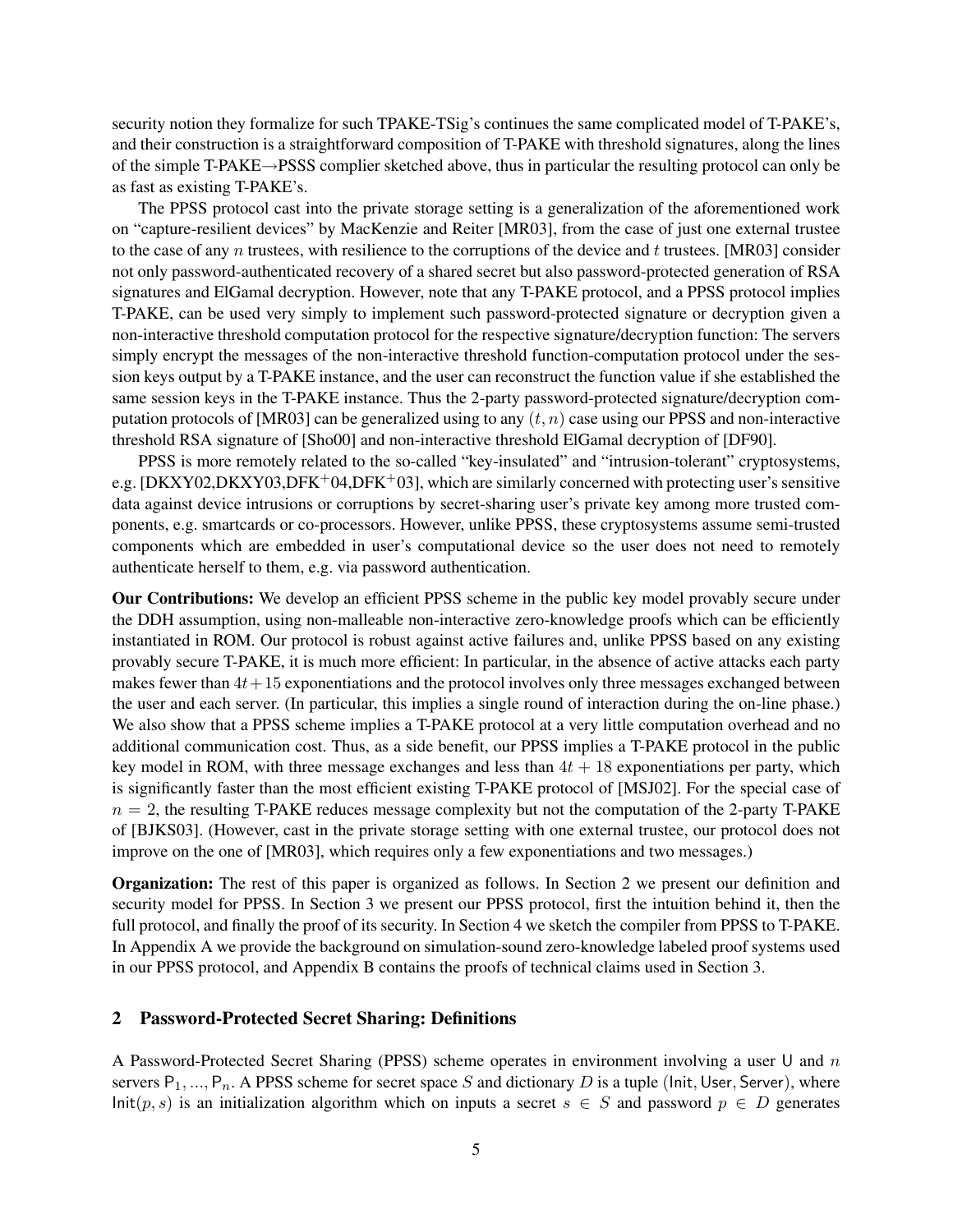$\mathsf{st} = (\mathsf{st}_0, \mathsf{st}_1, \ldots, \mathsf{st}_n)$  where  $\mathsf{st}_0$  are public parameters and  $\mathsf{st}_i$  is the private state of server  $\mathsf{P}_i$ ; User $(p^*, \mathsf{st}_0)$ is an interactive algorithm followed by U on its password  $p^*$  (presumably equal to p) and parameters  $st_0$ ; and Server(st<sub>i</sub>) is an interactive algorithm followed by  $P_i$  on input st<sub>i</sub>. The user must reconstruct the secret s when she inputs the correct password p, while inputting an incorrect password  $p^* \neq p$  should lead to rejection. Formally, if PPSS $(p, st)$  is a random variable defined as the local output of algorithm User $(p, st_0)$ after an interaction with oracles Server(st<sub>1</sub>), ..., Server(st<sub>n</sub>) then we must have that PPSS(p,  $Init(p, s)$ ) = s for any  $(s, p) \in S \times D$ , and we call a PPSS scheme  $\epsilon$ -sound if for any  $s \in S$  and any  $p, p^* \in D$  s.t.  $p \neq p^*$ , we have  $Pr[PPSS(p^*, \text{Init}(p, s)) \neq \perp] \leq \epsilon$ .

To model concurrent execution of several PPSS protocol instances we denote by  $\text{User}^{\diamond}(p, \text{st}_0)$  an oracle which allows the caller to interact with any number of  $Use(r, st_0)$  instances. Importantly, the caller sees only protocol messages output by each User instance it interacts with, and not the local output of any of these instances. Similarly, for any set B we denote by  $Server^{\circ}(\text{st}_{\overline{B}})$  an oracle which allows the caller to interact with any number of Server(st<sub>i</sub>) instances for any i in  $\overline{B} \triangleq \{1, ..., n\} \setminus B$ . We say that probabilistic algorithm A interacts with at most  $q_U$  user sessions if in any of its executions A initializes at most  $q_U$  instances of User(p, st<sub>0</sub>) algorithm when interacting with oracle User<sup>o</sup>(p, st<sub>0</sub>), and we say that A interacts with at most  $q_S$  server sessions if in any execution of A we have  $\sum_{i\in\overline{B}} q_i \le q_S$  where  $q_i$  is the number of Server $(st_i)$ instances A initializes when interacting with oracle Server<sup> $\delta$ </sup>(st<sub>B</sub>).

We define security of a PPSS scheme in terms of adversary's advantage in distinguishing between two PPSS instances initialized with two different secrets, where the adversary sees the public parameters  $st_0$ , the private states st<sub>B</sub>  $\triangleq$  {st<sub>i</sub>}<sub>i∈B</sub> of the set of servers  $\{P_i\}_{i\in B}$  it corrupts, and has concurrent oracle access to instances of the user and server algorithms executing on inputs defined by the initialization procedure. We call an  $(t, n)$ -threshold PPSS scheme secure if this advantage is bounded by  $\frac{1}{|D|}$ , the probability of guessing the password, times  $\lfloor \frac{qs}{t-t'+1} \rfloor$  where  $t' \leq t$  is the number of servers an adversary corrupts, plus at most a negligible amount. The last factor is a threshold equivalent of the probability of success of an on-line dictionary attack: An adversary who learns the shares of  $t'$  servers can test any password  $\tilde{p}$  in  $D$  by executing User( $\tilde{p}$ ,  $st_0$ ) and interacting with any subset of  $t - t' + 1$  uncorrupted servers.

**Definition 1.** *(security) A PPSS scheme on dictionary D and space* S is  $(n, t, T, q_U, q_S, \epsilon)$ -secure *if for any*  $s_0, s_1 \in S$ , any set B s.t.  $t' \triangleq |\mathsf{B}|$  satisfies  $t' \leq t$ , and any probabilistic algorithm A with running time T *which interacts with at most*  $q_U$  *user and*  $q_S$  *server sessions, we have* 

$$
|p_0 - p_1| \leq \lfloor \frac{q_S}{t-t'+1} \rfloor * \frac{1}{|D|} + \epsilon
$$

*where*

$$
p_b \triangleq \Pr[\ 1 \leftarrow \mathcal{A}^{\textsf{User}^{\diamond} (p, \textsf{st}_0), \textsf{Server}^{\diamond} (\textsf{st}_{\overline{\mathsf{B}}})} (s_0, s_1, \textsf{st}_0, \textsf{st}_{\mathsf{B}}) \ ]
$$

*where*  $st \leftarrow \text{Init}(p, s_b)$  *for*  $p \leftarrow D$ *, and the probability goes over the randomness of all algorithms.* 

To make PPSS scheme easy to use as a building block in further applications, e.g. in a construction of a T-PAKE protocol shown in Section 4, we need to strengthen the above security definition so that the shared secret remains hidden even if the adversary learns whether each user session output some reconstructed secret or it rejected in that protocol instance:

**Definition 2.** *(strong security) A PPSS scheme on dictionary D and space* S is  $(n, t, T, q_U, q_S, \epsilon)$ -strongly secure *if it satisfies definition 1 even when the user oracle* User (p,st0) *is modified so that for every instance*  $of$  User $(p, st_0)$  *the adversary learns a bit which indicates whether this instance locally outputted some secret* s *or it locally outputted a rejection sign* ⊥*.*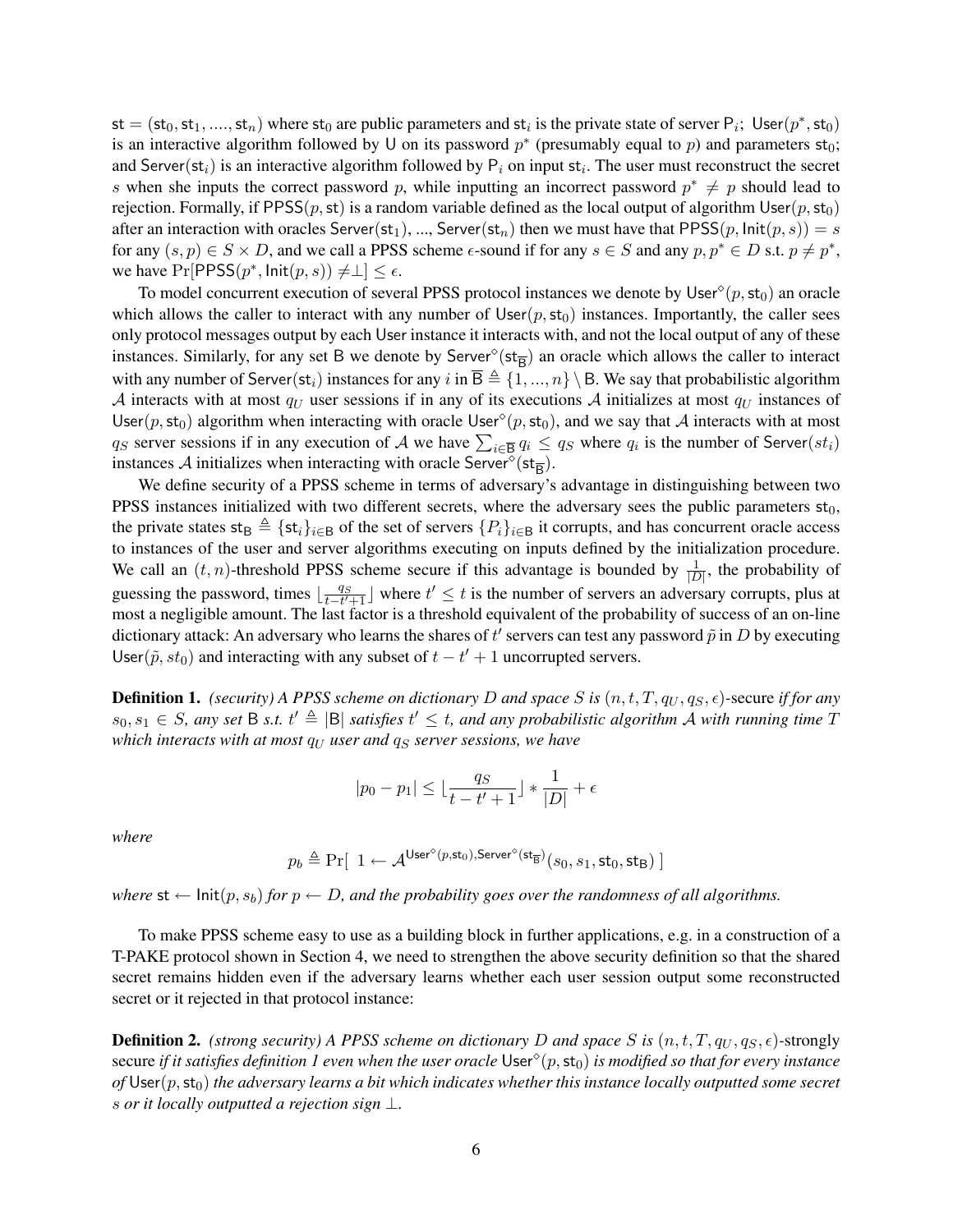We define two more useful notions for a PSSS scheme, of *soundness* and *robustness*. Soundness says that even corrupt servers cannot make the user recover a secret which is different from the one which was initially shared. Robustness says that recovery of the shared secret is assured as long the user communicates with at least  $t + 1$  honest servers.

**Definition 3.** *(soundness) A PPSS scheme on dictionary* D *and space* S *is*  $(T, \epsilon)$ -sound *if for any*  $s \in S$ ,  $any$   $p \in D$ , and any probabilistic algorithm A with running time T, we have

$$
\Pr[\hspace{2pt} s' \not\in \{s,\bot\} \hspace{2pt}|\hspace{2pt} s' \gets \mathsf{User}^{\mathcal{A}(s,p,\mathsf{st})}(p,\mathsf{st}_0)\hspace{2pt}] \leq \epsilon
$$

*where*  $st \leftarrow \text{Init}(p, s)$ *, and the probability goes over the randomness of all algorithms.* 

**Definition 4.** *(robustness) A PPSS scheme on dictionary* D *and space* S *is*  $(T, \epsilon)$ -robust *if for any*  $s \in S$ , *any*  $p ∈ D$ *, any set* B *s.t.*  $n - |B| ≥ t + 1$ *, and any probabilistic algorithm A with running time T, we have* 

 $\Pr[ \enspace s' \neq s \mid s' \leftarrow \mathsf{User}^{\mathcal{A}(s,p,\mathsf{st}_\mathsf{B}),\mathsf{Server}^\diamond(\mathsf{st}_{\overline{\mathsf{B}}})}(p,\mathsf{st}_0) \mid\ \leq \epsilon$ 

*where*  $st \leftarrow \text{Init}(p, s)$ *, and the probability goes over the randomness of all algorithms.* 

## 3 Password-Protected Secret Sharing Secure under DDH

**Notation:** Before we describe our protocol we first introduce some notation: Let q be a generator of group G of prime order q. Let  $y = g^x$  for some  $x \in \mathbb{Z}_q$ . We denote the "shifted" ElGamal encryption under public key y as  $E_y$ , i.e. if  $m \in \mathbb{Z}_q$  then  $E_y(m) = (g^r, g^r g^m)$  for  $r \leftarrow \mathbb{Z}_q$ , and we denote the textbook ElGamal encryption as  $E'_y$ , i.e. if  $m \in G$  then  $E'_y(m)$  outputs  $c = (g^r, y^r m)$  for  $r \leftarrow \mathbb{Z}_q$ . We write  $E_y(m; r)$  or  $E'_y(m;r)$  when we want r to refer to the randomness in these encryptions. By convention we use  $c_m$  to denote a ciphertext that encrypts variable m, and we use  $r_m$  to denote the randomness in this ciphertext, e.g.  $c_p = \mathsf{E}_y(p; r_p)$ ,  $c_{\tilde{p}} = \mathsf{E}_y(\tilde{p}; r_{\tilde{p}})$ , etc. Since ElGamal ciphertexts are (ordered) pairs of elements in G, we use  $c_{m,L}$  and  $c_{m,R}$  to denote respectively the first and the second element of  $c_m$ .

Protocol PPSS is a modification of a simple protocol based on threshold ElGamal encryption presented below. We note that while this basic protocol can be adopted to other homomorphic encryption schemes with threshold decryption, e.g. Paillier, its modification PPSS relies on special properties of ElGamal to make this protocol one round on-line.

**Basic Protocol:** Take dictionary  $D = \mathbb{Z}_q$  and message space  $S = G$ . (Any other dictionary can be hashed into  $\mathbb{Z}_q$  using a collision-resistant hash, and message space G can also be easily extended to standard message spaces consisting of bitstrings.) For  $(p, s) \in \mathbb{Z}_q \times G$ , procedure  $Init(p, s)$  picks an ElGamal privatepublic key-pair  $(x, y)$ , secret-shares x among servers using a  $(t, n)$  Shamir secret sharing [Sha79] (i.e.  $st_j = x_j = f(j)$  where f is a random t-degree polynomial over  $\mathbb{Z}_q$  s.t.  $f(0) = x$ ), and as the public parameter st<sub>0</sub> it outputs the public key y, a shifted encryption  $c_p = \mathsf{E}_y(p) = (g^{r_p}, y^{r_p}g^p)$  of password p, and a textbook encryption  $c_s = \mathsf{E}'_y(s) = (g^{rs}, y^{rs}s)$  of secret s. The PPSS protocol proceeds as follows:

- 1. User sends  $c_{\tilde{p}} = \mathsf{E}_y(\tilde{p})$  to each Server<sub>j</sub>, where  $\tilde{p} = p$  for a legitimate user.
- 2. Each Server, randomizes  $c_{\delta} = c_p/c_{\tilde{p}}$  as  $c_{\beta_j} = (c_{\delta})^{t_j}$  where  $t_j \stackrel{r}{\leftarrow} \mathbb{Z}_q$ , and sends  $c_{\beta_j}$  to User.
- 3. User computes  $c_\beta = \prod_i c_{\beta_i}$  and sends  $c_\beta$  to each Server<sub>j</sub>. Note that  $c_\beta$  is a shifted ElGamal encryption of  $\beta = \sum_i \beta_i = \delta \cdot \sum_i t_i$  where  $\delta = p - \tilde{p}$ .
- 4. Each Server<sub>j</sub> using its share  $x_j$  of ElGamal decryption key x computes a partial decryption of  $c_\alpha = c_s \cdot c_\beta$ (where  $c_{\alpha}$  is treated as a *textbook* ElGamal ciphertext), and sends it back to User. Note that in threshold ElGamal decryption [DF89] each Server<sub>j</sub> simply returns  $z_j = (c_{\beta,L})^{x_j}$ , which User interpolates to compute  $(c_{\beta,L})^x$  and hence to decrypt  $c_{\beta}$ .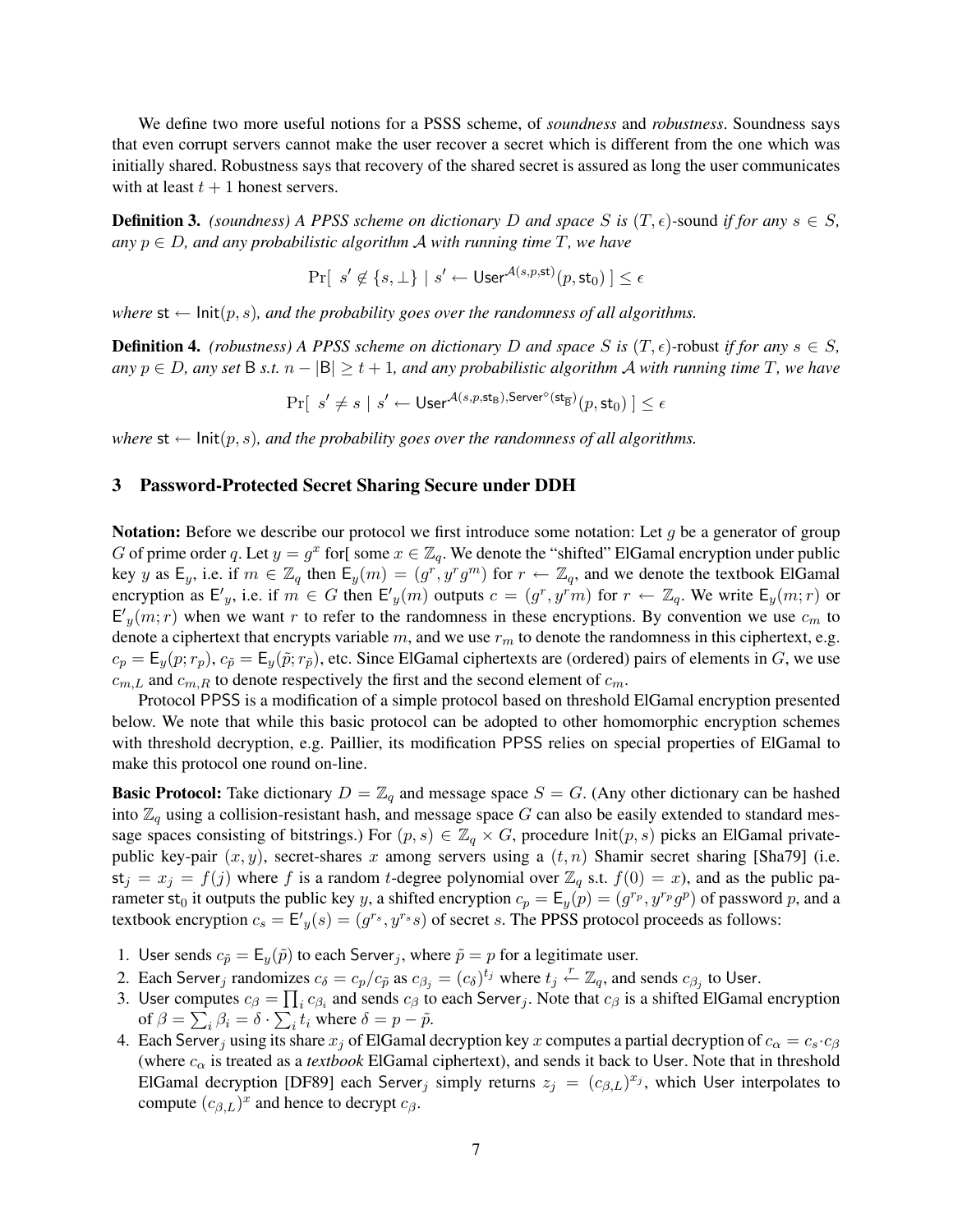Note that  $\alpha = s \cdot g^{\beta} = s \cdot g^{\sum_i \beta_i} = s \cdot g^{(p-\tilde{p})\sum_i t_i}$ , and therefore  $\alpha = s$  if  $\tilde{p} = p$  but  $\alpha$  is random in G if  $\tilde{p} \neq p$  and  $\sum t_i$  is random in  $\mathbb{Z}_q$ .

This protocol is secure in the honest-but-curious setting under the DDH assumption on  $G$ , however in the presence of malicious parties a whole range of issues needs to be addressed: For example, since the protocol relies on the homomorphic property of encryption E, a malicious user can recover the secret by setting  $c_{\tilde{p}}$  as a randomization of  $c_p$ , thus ensuring that  $\tilde{p} = p$  without the knowledge of p. Also, a malicious server can cancel out honest servers' contributions  $c_{\beta_j}$  to  $c_\beta$  so that the sum  $t = \sum_i t_i$  hits some known constant  $t$ , and thus there is effectively no randomization of the  $\delta = \tilde{p} - p$  value, and the information the adversary receives as  $\alpha = s \cdot g^{t(\tilde{p}-p)}$  allows the adversary to recover s in an off-line dictionary attack against p.

 $Init(p, s)$  (on public parameters  $g, q, n, t$  and  $ID_1, ..., ID_n$ )  $x \stackrel{r}{\leftarrow} \mathbb{Z}_q, y \leftarrow g^x, \{x_i\}_{i=1}^n \stackrel{(n,t)}{\leftarrow} \mathsf{SS}(x), h \stackrel{r}{\leftarrow} G, (r_p, r_s) \stackrel{r}{\leftarrow} (\mathbb{Z}_q)^2,$  $(c_{p,L}, c_{p,R}) \leftarrow (g^{r_p}, y^{r_p} h^p), (c_{s,L}, c_{s,R}) \leftarrow (g^{r_s}, y^{r_s} s),$  $\mathsf{st}_0 \leftarrow (g, y, h, c_p, c_s), \{\mathsf{st}_i \leftarrow x_i\}_{i=1}^n.$  $\mathsf{User}(\mathsf{st}_0, \tilde{p}) \rightleftharpoons (\mathsf{Server}(\mathsf{st}_0, \mathsf{st}_1), \cdots, \mathsf{Server}(\mathsf{st}_0, \mathsf{st}_n))$ S1  $(Server_j)$ : Pick  $t_j \stackrel{r}{\leftarrow} \mathbb{Z}_q$ , compute  $a_j \leftarrow g^{t_j}, b_j \leftarrow (c_{p,L})^{t_j}$ . Send  $(ID_j, a_j, b_j)$  to User. U1 (User) : Pick a set V of  $t + 1$  servers. Pick  $r_{\tilde{p}} \stackrel{r}{\leftarrow} \mathbb{Z}_q$ . Compute  $\{e_j \leftarrow (a_j)^{r_{\tilde{p}}}\}_{j \in V}$  and  $c_{\tilde{p}} \leftarrow (g^{r_{\tilde{p}}}, y^{r_{\tilde{p}}}h^{\tilde{p}})$ Send  $({ID_j, a_j, b_j, e_j}_{i \in V}, c_{\tilde{p}})$  to Server<sub>j</sub>, for each  $j \in V$ . **S2** (Server<sub>j</sub>): Compute:  $\lambda_j \leftarrow \prod_{j' \in V / \{j\}} (-ID_{j'})/(ID_j - ID_{j'}) \pmod{q}$  $d_{\alpha,L,j} \leftarrow \left(c_{s,L} \cdot b_j/e_j \cdot \prod_{j' \in V/\{j\}} (b_{j'}/e_{j'}) \right)^{\lambda_j \cdot x_{ID_j}}.$  $c_{\beta,R,j} \leftarrow (c_{p,R}/c_{\tilde{p},R})^{t_j}$  and  $z_j \leftarrow c_{\beta,R,j} \cdot (d_{\alpha,L,j})^{-1}$ Send  $z_i$  to User. U2 (User): Output  $s \leftarrow \prod_{j \in V} z_j \cdot c_{s,R}$ .

Fig. 1. PPSS Simplified: Protocol for Honest-but-Curious Adversaries

Reducing Communication Rounds: On-Line Non-Interactive PPSS Protocol. We sketch how to take care of all active threats in the above basic protocol, and at the same time to reduce the round complexity of this protocol, by combining the distributed  $c_{\delta}$ -randomization step,  $c_{\beta} \leftarrow (c_{\delta})^{\sum t_i}$ , and the threshold decryption step,  $\alpha \leftarrow \text{TDec}(c_s \cdot c_\beta)$ . The basic outline of the resulting protocol PPSS is described in Figure 1, followed by the full protocol presented in Figure 2.

To see how ciphertext randomization and threshold decryption can be combined in one step, note that in the threshold decryption step each  $P_j$  outputs value  $z_j = (c_{s,L} \cdot c_{\beta,L})^{x_j} = (g^{r_s+\delta_r \sum_i t_i})^{x_j}$  where  $\delta_r \triangleq$  $r_p - r_{\tilde{p}}$ . The user interpolates any  $t + 1$  of  $z_j$ 's to compute  $z = (g^{r_s + \delta_r \sum_i t_i})^x = y^{r_s} y^{\delta_r \sum_i t_i}$ . The user also computes the  $c_{\beta,R} = \prod_i c_{\beta_i,R} = y^{\delta_r \sum_i \overline{t_i}} g^{\delta_p \sum_i t_i}$ , and the decryption works because if  $\delta_p = 0$  then  $c_{\beta,R} = y^{\delta_r \sum_i t_i}$ , and thus  $s = c_{s,R} \cdot c_{\beta,R} \cdot (z)^{-1}$ . Note that if the protocol was executed not by all n servers but by a subset V of  $t+1$  servers, i.e. in particular if  $c_\beta = \prod_{i \in V} c_{\beta_i}$ , and if each  $\mathsf{P}_j$  in V computed  $z'_j = c_{\beta_j,R} \cdot (c_{s,L} \cdot c_{\beta,L})^{-\lambda_j x_j}$  where  $\lambda_j$  is a coefficient s.t.  $x = \sum_{j \in V} \lambda_j x_j$ , then U can still recover  $s = c_{s,R} \cdot \prod_{j \in V} z'_j$ . However, in order to let P<sub>j</sub> compute  $z'_j$  in this way, each P<sub>j</sub> needs to know two values:  $c_{\tilde{p},R}$ , to compute  $c_{\beta_j,R} = (c_{p,R}/c_{\tilde{p},R})^{t_j}$ , and  $c_{\beta,L}$ . U sends the  $c_{\tilde{p},R}$  value to each Server<sub>j</sub> as part of the basic protocol, but value  $c_{\beta,L} = g^{\delta_r \sum_{i \in V} t_i}$  involves  $t_i$ 's randomization values for all  $i \in V$ . What we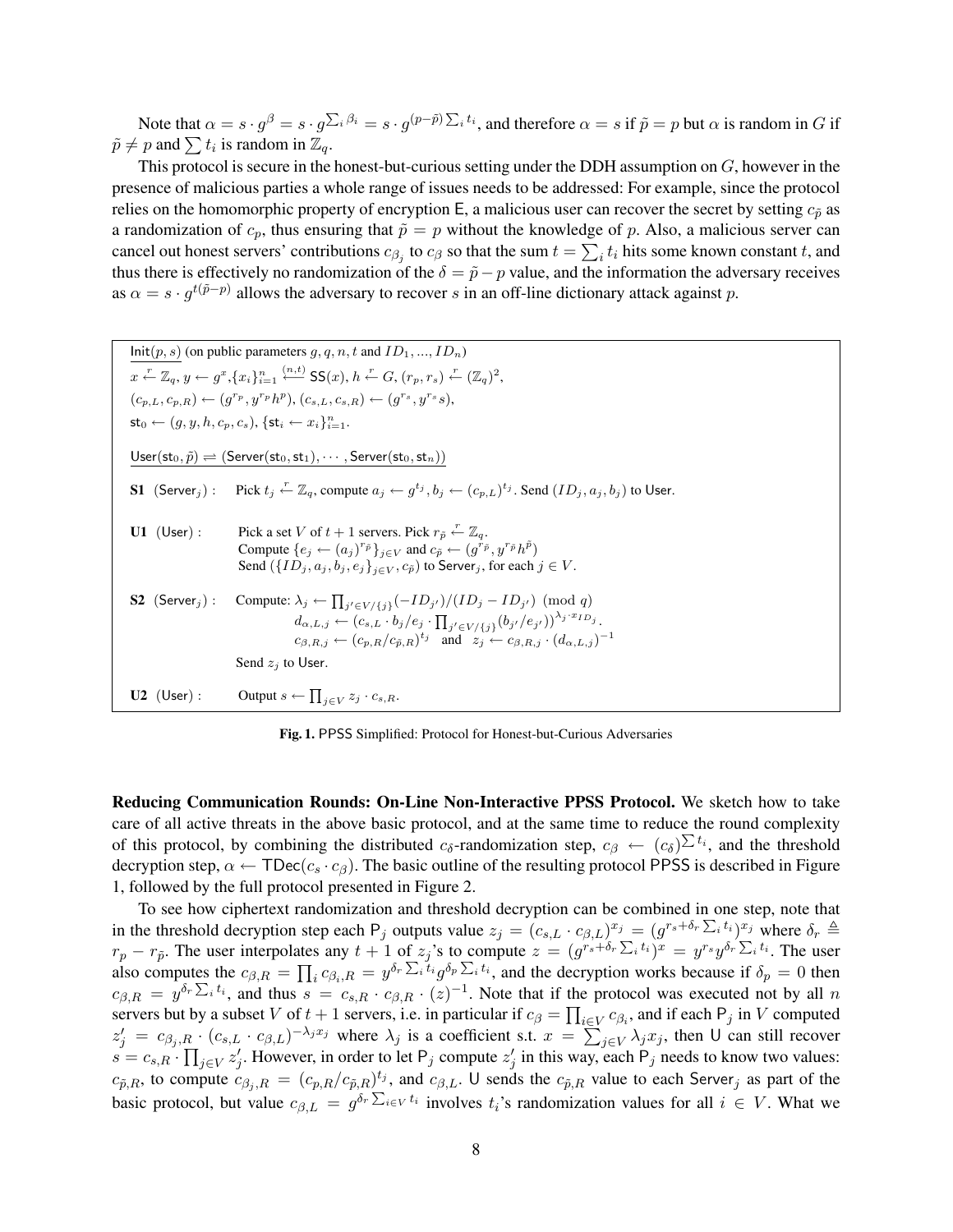can do, however, is for each  $P_i$  to first send to U a pair of "randomization commitment" values,  $(a_i, b_j)$  =  $(g^{t_j}, (c_{p,L})^{t_j}) = (g^{t_j}, g^{r_p t_j})$ , because then U can compute  $c_{\beta,L} = \prod_{j \in V} (b_j \cdot (a_j)^{-r_{\vec{p}}}).$ 

These observations allow us to reduce the total number of communication flows to three, with the *on-line* phase, i.e. between User contributing its password  $\tilde{p}$  and recovering the secret s, taking only two communication flows (hence we say that our protocol is *non-interactive on-line*). The resulting protocol, secure for honest-but-curious adversaries, is shown in Figure 1. In Server's precomputation step, denoted as S1, each  $P_j$  picks  $t_j \leftarrow \mathbb{Z}_q$  and sends  $(a_j, b_j) = (g^{t_j}, (c_{p,L})^{t_j})$  to U. In step U1, on input  $\tilde{p}$ , user U chooses a set V of  $t+1$  servers, computes  $e_j = (a_j)^{r_{\tilde{p}}}$  for each  $j \in V$ , and forwards the set  $\{(a_j, b_j, e_j)\}_{j \in V}$  to each  $\mathsf{P}_j$  in V together with its password encryption  $c_{\tilde{p}}$ . In the final step U2, the user decrypts  $s = c_{s,R} \cdot \prod_{j \in V} z_j$  if each  $P_i$  returns, as part of step **S2**,

$$
z_j = c_{\beta_j,R} \cdot (d_{\alpha_j,L})^{-1} \text{ where } c_{\beta_j,R} = (c_{p,R}/c_{\tilde{p},R})^{t_j} \text{ and } d_{\alpha_j,L} = (c_{s,L} \cdot \prod_{j' \in V} (b_{j'}/e_{j'})^{\lambda_j \cdot x_j}
$$

The protocol in Figure 1 contains one more change compared to the "Basic Protocol" we explained first. Namely, the base used in the shifted ElGamal encryption is changed from  $q$  to an additional random base h in G. In other words,  $E_y(m) = r_m$ ,  $y^{r_m} h^m$ ) instead of  $(g^{r_m}, y^{r_m} h^m)$ . The reason for this change is that otherwise for any  $\delta_p = (p - \tilde{p})$  the user would recover  $\alpha = g^{\delta_p \sum t_i} \cdot s$ . However, unlike the basic protocol, the modified protocol reveals  $a = \prod a_i = g^{\sum t_i}$  to the user. This would allow for an off-line dictionary attack where each p' can be tested by checking if  $s' = (a)^{\tilde{p}-p'} \cdot \alpha$  looks like a valid plaintext s. This very attack is prevented by modifying the shifted ElGamal encryption so that  $E_y(m) = (g^r, y^r h^m)$ , because under DDH the value  $\alpha = h^{\delta_p \sum_i t_i}$  acts like a one-time pad even given  $g^{\sum_i t_i}$ .

Assuring Security against Malicious Adversary. To achieve security against malicious adversaries the full PPSS protocol in Figure 2 contains additional modifications to the above sketch. First, to prevent man-inthe-middle attacks we encrypt  $P_j$ 's response  $z_j$  under the user's public key (step **S2**), and we bind this key to the user's message using labeled simulation-sound zero-knowledge proofs (step U1).

Second, in step U1, we incorporate an additional encryption of the shifted  $\tilde{p}$  value into the user's message, namely  $o_1 = (\bar{y}_1) r_{\tilde{p}} h_1^{\tilde{p}}$  $_1^p$ , using an additional base  $h_1$  and an "encryption key"  $\bar{y}_1$ , both random elements in G. (The only party which holds the decryption key corresponding to  $\bar{y}_1$  is the simulator.) We also include in the user's message value  $o_2 = h_2^{r_{\tilde{p}}}$  $\binom{p}{2}$ , for yet another random base element  $h_2 \in G$ . (This is not hiding user-created value  $r_{\tilde{p}}$  in a semantically secure way, but it is good under DDH because  $h_2$  is random in G and  $r_{\tilde{p}}$  is random in  $\mathbb{Z}_q$ .) These two values allow the simulator to compute elements  $h_i^w$  where w is a witness in the user's message, i.e.  $w = \tilde{p}$  or  $w = r_{\tilde{p}}$ , where  $h_i$  is a random base element. This allows the simulator to compute  $z^w$  for  $w \in {\{\tilde{p}, r_{\tilde{p}}\}}$  and any challenge element  $z \in G$ , by setting the corresponding  $h_i$  base as  $z^{\alpha}$ . It turns out that this ability to exponentiate any challenge element  $z \in G$  to witnesses  $\tilde{p}$  or  $r_{\tilde{p}}$  contained in user's messages, is sufficient for the simulator to efficiently simulate the honest server's responses to user's messages, and it avoids having to extract the witnesses in user's statements. (Recall that the cheapest known concurrently extractable zero-knowledge proofs of knowledge in ROM, due to Fischlin [Fis05], multiply the protocol cost by a factor close to 10).

Third, to enable simulation of the user's algorithm without extraction of witnesses contained in server's messages, the user-side simulator utilizes an additional value  $w_j = h_0^{t_j}$  which we add to the server's "precomputation" message  $(a_i, b_i)$  in step S1. Finally, both sides employ non-interactive simulation-sound zeroknowledge proofs (see a paragraph above) which ensure well-formedness of their messages, and in particular ensure that the  $(h_i)^w$  values in each party's messages involve the true witness(es) w contained in this party's statement.

Non-Interactive Simulation-Sound Zero-Knowledge Proofs. As mentioned above, in order to assure the well-formed-ness of certain messages exchanged between the user and the servers, and hence achieve security against malicious adversaries, we use simulation-sound zero-knowledge non-interactive labeled proof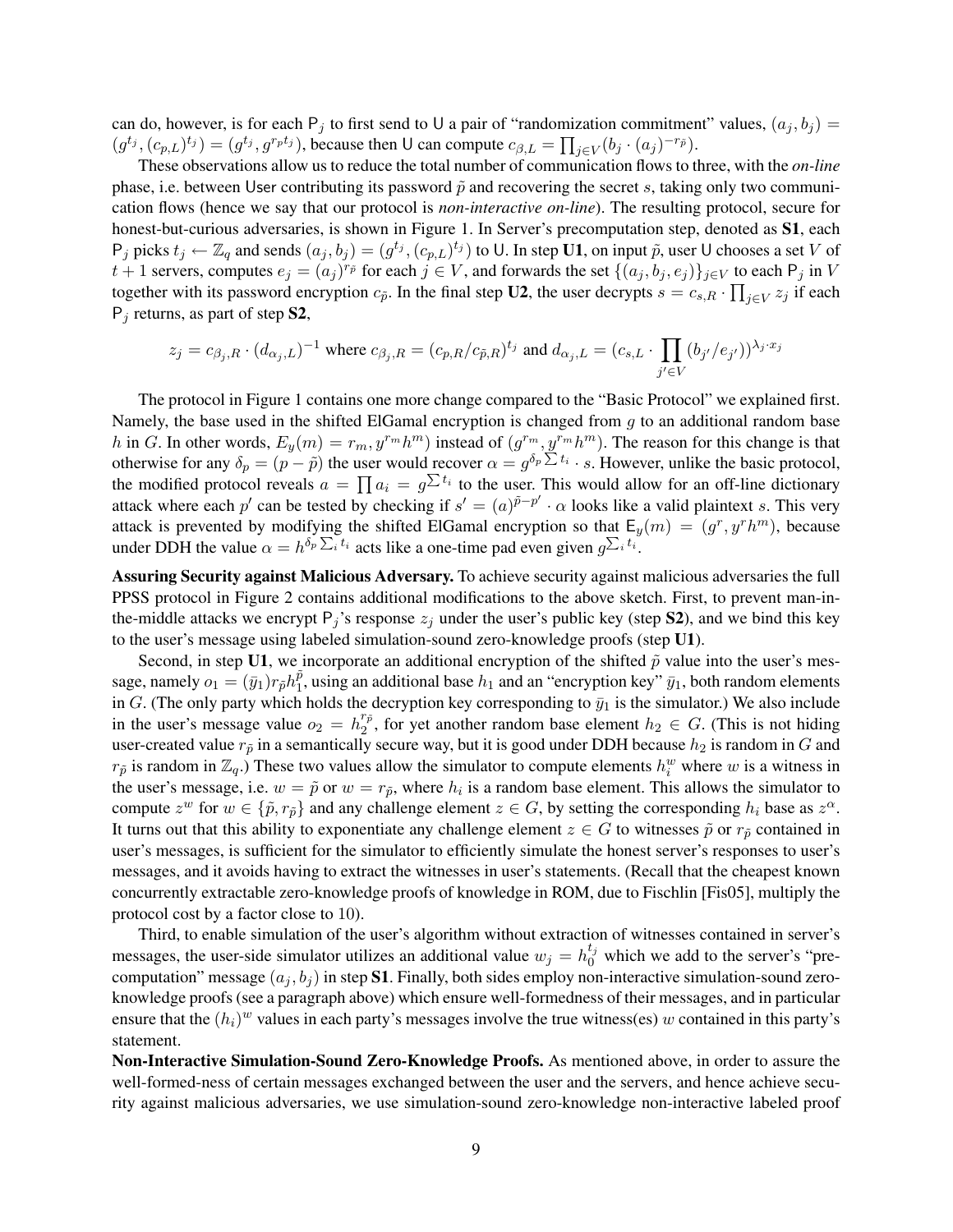$Init(p, s)$  (on public parameters  $g, q, n, t$  and  $ID_1, ..., ID_n$ )  $x \stackrel{r}{\leftarrow} \mathbb{Z}_q, y \leftarrow g^x, \{x_i\}_{i=1}^n \stackrel{(n,t)}{\leftarrow} \mathsf{SS}(x), (h,h_0,h_1,h_2,\bar{y}_1) \stackrel{r}{\leftarrow} (G)^5, (r_p,r_s) \stackrel{r}{\leftarrow} (\mathbb{Z}_q)^2,$  $c_p \leftarrow (g^{r_p}, y^{r_p}h^p), c_s \leftarrow (g^{r_s}, y^{r_s}s), \text{st}_0 \leftarrow (g, y, h, h_0, h_1, h_2, \bar{y}_1, c_p, c_s), \{\textsf{st}_i \leftarrow x_i\}_{i=1}^n.$  $\mathsf{User}(\mathsf{st}_0, \tilde{p}) \rightleftharpoons (\mathsf{Server}(\mathsf{st}_0, \mathsf{st}_1), \cdots, \mathsf{Server}(\mathsf{st}_0, \mathsf{st}_n))$ **S1**  $(\textsf{Server}_j)$ : Pick  $t_j \stackrel{r}{\leftarrow} \mathbb{Z}_q$ , compute  $a_j \leftarrow g^{t_j}, b_j \leftarrow (c_{p,L})^{t_j}, w_j \leftarrow h_0^{t_j}$ , and  $\pi_{1j}\gets \mathcal{P}^{\mathcal{H}}[\mathcal{L}_{S}^{\mathsf{sto}}]((a_j,b_j,w_j),t_j).$  Send  $(ID_j,a_j,b_j,w_j,\pi_{1j})$  to User. **U1** (User): Pick a set V of  $t + 1$  servers s.t.  $\mathcal{V}^{\mathcal{H}}[\mathcal{L}_{S}^{\mathsf{sto}}]((a_j, b_j, w_j), \pi_{1j}) = 1$  for all  $j \in V$ . Pick  $r_{\tilde{p}} \stackrel{r}{\leftarrow} \mathbb{Z}_q$  and  $(sk, pk) \stackrel{r}{\leftarrow} \mathcal{K}$ . Compute:  $\{e_j \leftarrow (a_j)^{r_{\bar{p}}}\}_{j \in V}, c_{\tilde{p}} \leftarrow (g^{r_{\tilde{p}}}, y^{r_{\tilde{p}}}h^{\tilde{p}}), (o_1, o_2) \leftarrow (\bar{y}_1^{r_{\tilde{p}}}h_1^{\tilde{p}}, h_2^{r_{\tilde{p}}})$  $\pi_2 \leftarrow \mathcal{P}^{\mathcal{H}}[\mathcal{L}_U^{\mathsf{sto}}]((\{a_j, e_j\}_{j \in V}, c_{\widetilde{p}}, o_1, o_2), (r_{\widetilde{p}}, \widetilde{p}), \mathit{pk})$  $\forall j \in V$ , send  $(\{ {ID}_{j'}, a_{j'}, b_{j'}, w_{j'}, e_{j'}, \pi_{1j'} \}_{j' \in V / \{j\}}, e_j, pk, c_{\tilde{p}}, o_1, o_2, \pi_2)$  to Server $_j$ . S2 (Server<sub>j</sub>): Stop if for any  $j' \in V \setminus \{j\}$ ,  $\mathcal{V}^{\mathcal{H}}[\mathcal{L}_S^{\mathsf{st}_0}]((a_{j'}, b_{j'}, w_{j'}), \pi_{1j'}) = 0$  or  $\mathcal{V}^{\mathcal{H}}[\mathcal{L}_{S}^{\mathsf{sto}}]((\{a_{j'}, e_{j'}\}_{j' \in V}, c_{\tilde{p}}, o_1, o_2), \pi_2, pk) = 0.$ Compute:  $\lambda_j \leftarrow \prod_{j' \in V / \{j\}} (-ID_{j'})/(ID_j - ID_{j'}) \pmod{q}$  $d_{\alpha,L,j} \leftarrow \left(c_{s,L} \cdot b_j/e_j \cdot \prod_{j' \in V/\{j\}} (b_{j'}/e_{j'}) \right)^{\lambda_j \cdot x_{ID_j}}.$  $c_{\beta,R,j} \leftarrow (c_{p,R}/c_{\tilde{p},R})^{t_j}$  and  $z_j \leftarrow c_{\beta,R,j} \cdot (d_{\alpha,L,j})^{-1}$ Send  $\zeta_i \leftarrow \mathcal{E}_{pk}(z_i)$  to User. U2 (User): For each  $j \in V$ , compute  $z_j \leftarrow \mathcal{D}_{sk}(\zeta_j)$ . Output  $s \leftarrow \prod_{j \in V} z_j \cdot c_{s,R}$ .

Fig. 2. PPSS: The Full Protocol

(NILP) system for two languages  $\mathcal{L}_U$  and  $\mathcal{L}_S$ , both parameterized by the public parameters st<sub>0</sub> which are output by Init algorithm. Let G be a group of order q. Let  $st_0 = (g, y, h, h_0, h_1, h_2, \bar{y}_1, c_p, c_s)$  where  $g, y, h, h_0, h_1, h_2, \bar{y}_1 \in G$  and  $c_p, c_s \in (G)^2$ . We define languages  $\mathcal{L}_U^{\text{sto}}$  and  $\mathcal{L}_S^{\text{sto}}$  as follows:

$$
\mathcal{L}_U^{\text{st}_0} = \{ (a_1, e_1, \dots, a_{t+1}, e_{t+1}, c_{\tilde{p}}, o_1, o_2) \in (G)^{2t+6} \mid \exists (r_{\tilde{p}}, \tilde{p}) \in (\mathbb{Z}_q)^2 \text{ s.t.}
$$
  
\n
$$
\{ e_j = (a_j)^{r_{\tilde{p}}} \}_{j=1}^{t+1}, c_{\tilde{p}} = (y^{r_{\tilde{p}}} h^{\tilde{p}}, g^{r_{\tilde{p}}}), \text{ and } (o_1, o_2) = (\bar{y}_1^{r_{\tilde{p}}} h_1^{\tilde{p}}, h_2^{r_{\tilde{p}}}) \}
$$
  
\n
$$
\mathcal{L}_S^{\text{st}_0} = \{ (a, b, w) \in (G)^3 \mid \exists \alpha \in \mathbb{Z}_q \text{ s.t. } a = g^{\alpha}, b = (c_{\tilde{p},L})^{\alpha}, \text{ and } w = (h_0)^{\alpha} \}
$$

The idea of having *labeled* non-interactive proof (NILP) is to attach a label to the proven statement, similarly to how labeled encryption adds a label to a ciphertext. The simulation-soundness of a NILP system demands that if the simulator produces a NILP proof for any (wrong) statement x under label  $l$  then the adversary cannot produce a valid proof for x under any different label  $l' \neq l$ . We define the simulation-soundness and zero-knowledge properties of labeled NILP's in Appendix A. The constructions we provide for SS-ZK NILP's for both languages above are simple extensions of the well-known ROM-based non-interactive proof of knowledge of discrete-logarithm, and these constructions are included in Appendix A for completeness.

Standard Message Spaces, Soundness, Robustness, Efficiency. Protocol in Figure 2 works for a nonstandard message space G, but this can be easily assuaged as follows: The public parameters string  $st_0$ is amended by a random key k to a universal hash function  $H_k$  which maps elements of G onto 160bit bitstrings in such a way that  $H_k(x)$  is statistically indistinguishable from random 160-bit string if x is random in G. (Note also that such hashing is trivial in ROM, which our protocol assumes anyway for efficient NIZK's.) The PPSS initialization on password  $p$  and a secret bitstring s of any length would run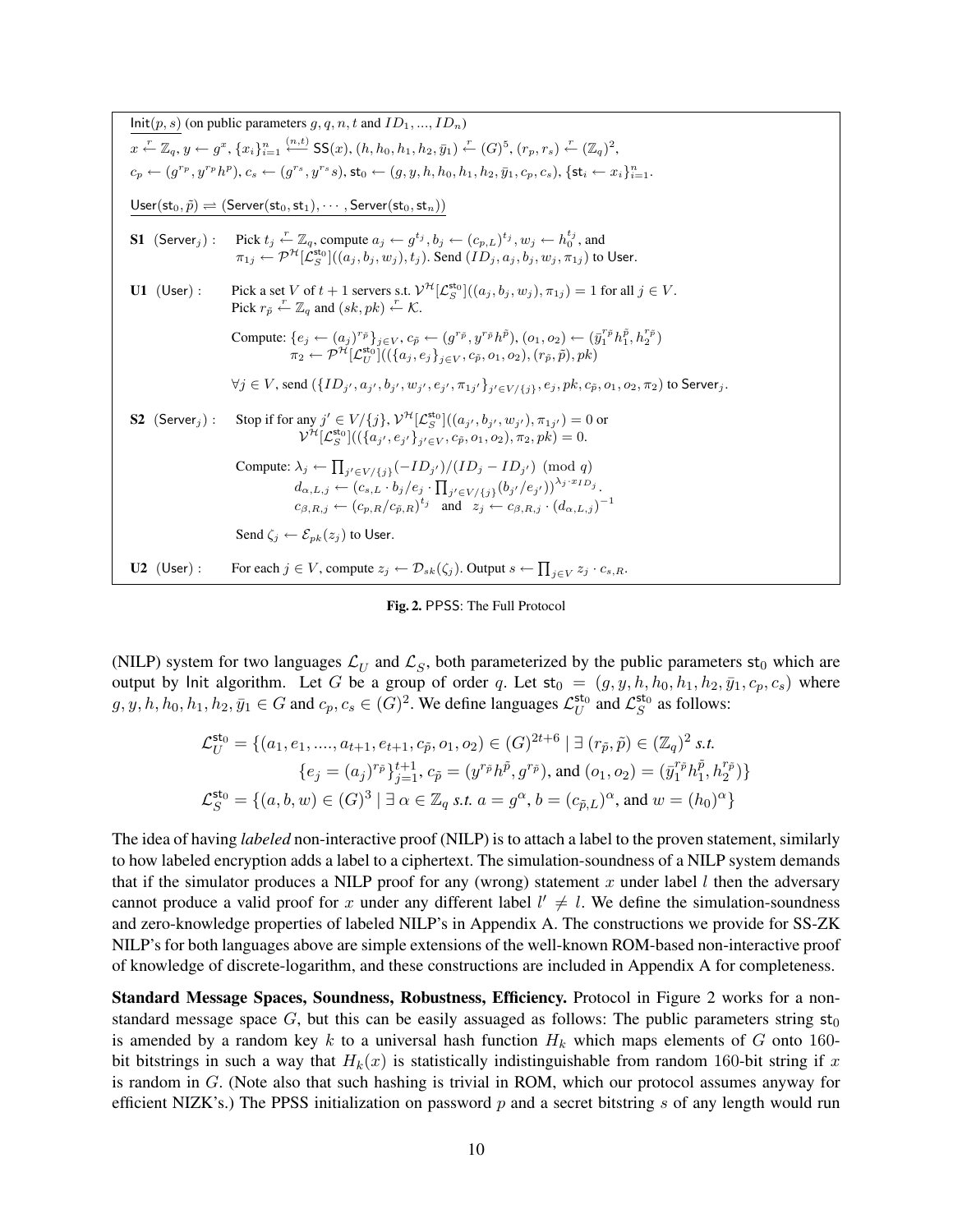the PPSS protocol of Figure 2 on random  $s'$  in  $G$ , and attach to  $st_0$  an encryption of bitstring s under key  $k' = H_k(s')$ , using any symmetric semantically secure encryption scheme. The PPSS protocol would then proceed as in Figure 2 except that the user uses the recovered s' to compute key  $k' = H_k(s')$  and decrypt secret s from the above ciphertext.

The PPSS protocol in Figure 2 also does not have the soundness or robustness properties. Recall that soundness requires that malicious Servers cannot make the User recover any other secret except of the one which was initially secret-shared, while robustness requires that recovery of the correct secret is assured if there are at least  $t + 1$  honest Servers participating in the protocol. Both properties can be easily added to the protocol. Soundness can be added by including a public key of an existentially unforgeable signature scheme in  $st_0$ , using the corresponding signature key to sign secret s and running the above modified PPSS algorithm on s concatenated with this signature. The protocol then proceeds as above except that at the end the user parses the recovered secret as  $s|\sigma$  and outputs s only if  $\sigma$  is a valid signature on it under the key in st<sub>0</sub>. It's easy to see that this makes the scheme  $(T, \epsilon)$  robust given a (one-time) signature scheme which is unforgeable by T-bounded adversary except for probability  $\epsilon$ . Note that these modifications have a minimal impact on protocol efficiency. Robustness can be achieved using Feldman verification values to the initial secret-sharing, i.e. extending  $st_0$  with a set of values  $\{y_i = g^{x_i}\}_{i=1}^n$ , and adding a proof of wellformedness to the final server's message S2. This proof is a standard Schnorr-like zero-knowledge proof of equality of representations which shows that  $z_j = \alpha^{t_j} \beta^{x_{ID_j}}$  where  $\alpha, \beta$  are elements in G computed (by both parties) as in step S2, and exponents  $t_j$  and  $x_{ID_j}$  are the same as in equations  $a_j = g^{t_j}$  and  $y_j = g^{x_{ID_j}}$ . (The NIZK proof for this statement works along the same lines as the proofs in Appendix A, and it costs only 3 additional exponentiations for both parties. ) This makes the protocol robust if User who detects some misbehaving parties among its chosen set V just restarts the PPSS protocol using a set of players that excludes these misbehaving parties, although this may take  $O(t)$  rounds in the worst case. The resulting protocol is  $(T, \epsilon)$ -robust where  $\epsilon$  is the total soundness error of the Server-side NIZK proofs when faced with a T-time limited adversary.

Assuming no active faults (which trigger protocol re-start as explained above), the efficiency of the PPSS protocol including these modifications is  $4t + 15$  (multi)exponentiations per Server and  $8t + 16$ (multi)exponentiations per User, assuming that the proof systems are instantiated in ROM as shown in Appendix A. However,  $4t + 5$  of Servers' exponentiations are in verification of the NIZK's in step **S2**, whose cost is reduced by a factor of at least 4 using batch verification techniques, e.g. [BGR98], resulting in about  $t + 11$  (multi)exponentiations. Similarly  $6(t + 1)$  exponentiations for the User come from two NIZK verification steps,  $3(t + 1)$  exponentiations each, whose cost can be reduced by a factor of 4 again, resulting in User's costs of about  $3.5t + 12$  (multi)exponentiations.

**Theorem 1.** Let  $t < n$ , let G be a group of prime order q where the DDH problem is  $(T_{ddh}, \epsilon_{ddh})$ -hard, *let*  $t_{\exp}$  *be the time of full exponentiation in* G, let  $\Sigma = (K, \mathcal{E}, \mathcal{D})$  *be a public key encryption scheme* which is  $(T_{cpa}, \epsilon_{cpa})$ -indistinguishable, and let  $\varPi^\mathcal{H}[\mathcal{L}_{U_a}^{\mathsf{sto}}]$  and  $\Pi^\mathcal{H}[\mathcal{L}_S^{\mathsf{sto}}]$  be labeled proof systems which are  $r$ espectively  $(T_U, q_P^U, q_H^U, \epsilon_{ZK}^U, \epsilon_{SS}^U)$  and  $(T_S, q_P^S, q_H^S, \epsilon_{ZK}^S, \epsilon_{SS}^S)$  simulation-sound zero-knowledge in ROM. *The* PPSS *protocol in Figure 2 is*  $(n, t, q_U, q_S, T, \epsilon)$ -secure where  $q_U \le q_P^U$ ,  $q_S \le q_P^S/n$ , and:

$$
T \le \min\{T_{cpa}, T_{ddh}\} - (T_U + T_S) - [11 + (20n + 22)q_S + (3n + 22)q_U]t_{exp}
$$
  

$$
\epsilon \le (2q_U + 8)\epsilon_{ddh} + 2nq_S\epsilon_{cpa} + 6\epsilon_{ZK}^S + 2\epsilon_{ZK}^U + 6q_S\epsilon_{SS}^U
$$

Note that Appendix A provides very efficient instantiations of the two proof systems used in PPSS, secure in the Random Oracle Model. The simulation-soundness and zero-knowledge bounds for these proofs, given an adversary making  $q_H$  hash function queries, are  $\epsilon_{ZK} = q_P \cdot q_H/q$  and  $\epsilon_{SS} = 1/q$ , for both U and S, while simulation times are  $T_U = ((t+6)q_P^U) \cdot t_{exp}$  and  $T_S = (3q_P^S) \cdot t_{exp}$ .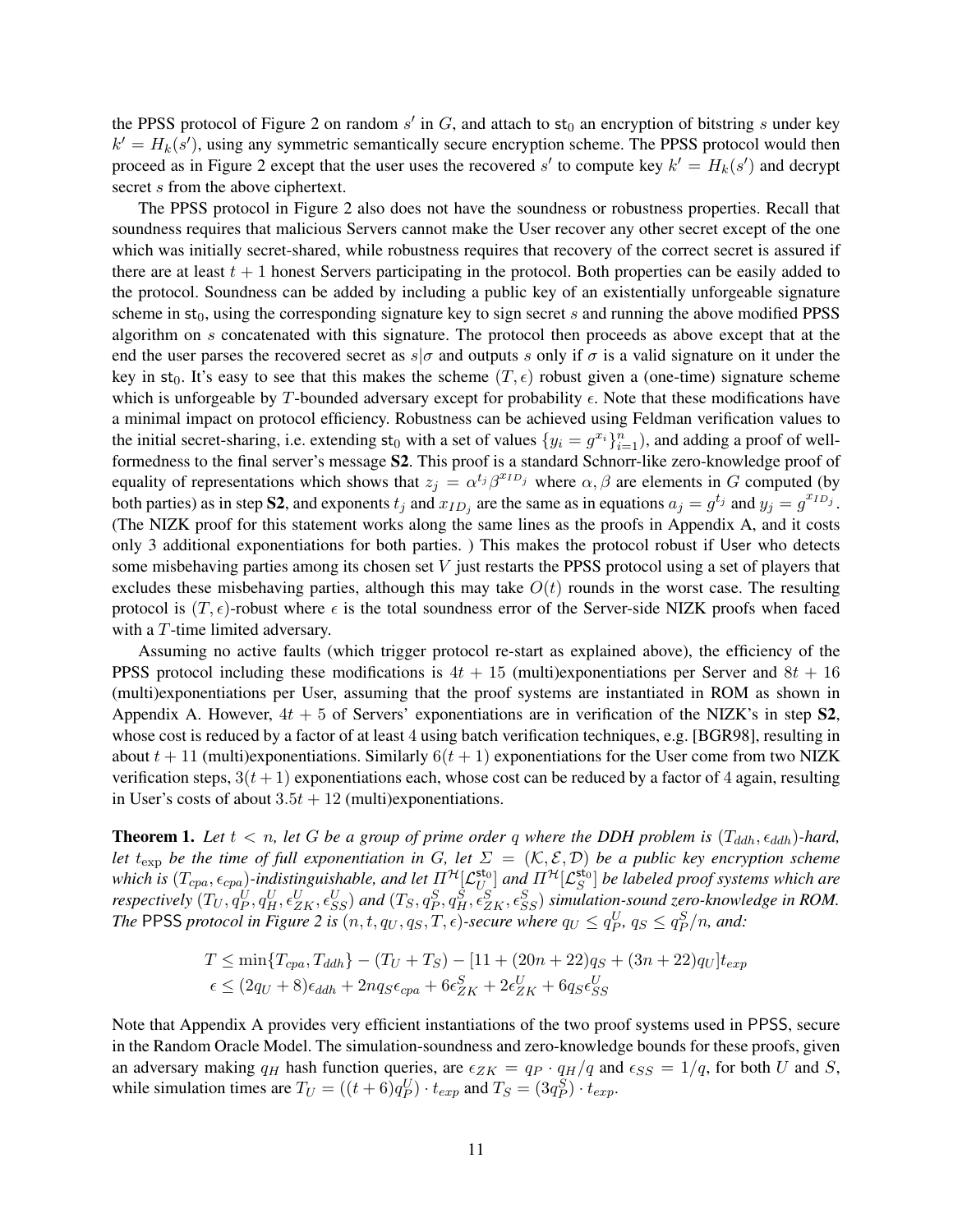*Proof.* Let A be an interactive algorithm followed by an adversary attacking the PPSS scheme while interacting with at most  $q_U$  user and  $q_S$  server sessions and corrupting servers  $\{P_i\}_{i\in B}$  for some set B s.t.  $|B| = t' \leq t$ . Figure 3 describes a series of games,  $G_0, ..., G_8$ , all initialized on secret s, where  $G_0$  models the interaction of A with the PPSS scheme i.e.  $\mathcal{A}^{\text{User}^{\diamond}(p, \text{st}_0), \text{Server}^{\diamond}(\text{st}_B)}(\text{st}_0, \text{st}_B)$  where  $p \leftarrow D$  and st  $\leftarrow$  Init $(p, s)$ , and games  $G_1, ..., G_8$  are modifications of  $G_0$  used in the security argument. We also define a crucial event  $F$  as shown in figure 3, which roughly corresponds to an adversary  $A$  sending an encryption of the correct password to a group of at least  $t - t' + 1$  distinct servers. The goal of the security argument is to show that for any two secrets  $s_0, s_1$ ,

$$
|p_0(s_1) - p_0(s_0)| \le \lfloor \frac{qs}{t - t' + 1} \rfloor * \frac{1}{|D|} + \epsilon
$$

where  $\epsilon$  is some negligible quantity. This would follow if we showed that  $|p_0(s_1) - p_0(s_0)| \leq Pr[F] + \epsilon_1$ and  $Pr[F] \leq \lfloor \frac{q_S}{t-t'+1} \rfloor * \frac{1}{|D|} + \epsilon_2$  where  $\epsilon_1, \epsilon_2$  are negligible. Technically the proof we show below contains a few extra steps but this is its most intuitive outline.

**Modeling the PPSS Attack:** Let us first look closer at how the game  $G_0$  models the interaction of A with the User<sup> $\circ$ </sup>( $p$ ,  $st_0$ ) and Server<sup> $\circ$ </sup>( $st_{\overline{B}}$ ) oracles in an attack on a PPSS scheme. The Init<sup> $\circ$ </sup> procedure assumes the discrete-log setting of our PPSS scheme, i.e. generator g of group  $G$  of prime order  $q$ , and it treats threshold  $(t, n)$ , the set of corrupted players B, and the dictionary  $D \subseteq \mathbb{Z}_q$  as parameters. Moreover, it assumes certain assignment between all possible server sessions and the identities of the servers executing these sessions. Note that adversary A can engage in at most  $q<sub>S</sub>$  sessions but it's up to A to decide which servers will be involved in these sessions. Therefore in the security game we prepare  $q<sub>S</sub>$  distinct sessions for every n servers, thus  $n \cdot q_S$  total sessions, even though a  $q_S$ -limited adversary will utilize only  $q_S$  of them. For notational ease we fix the identity of a server executing the j-th session, where  $j = 1, ..., nq<sub>S</sub>$ , as  $P_{ID_j}$ where  $ID_j = (j \mod n) + 1$ . Since our PPSS protocol starts from Servers' messages to the Client, without loss of generality we let the lnit<sup> $\circ$ </sup> procedure prepare the first message from all these  $nq_s$  sessions, which it then passes to adversary  $\mathcal{A}$ .

Procedure Init<sup>o</sup> on input s picks  $p \stackrel{r}{\leftarrow} D$  and generates the vector of initial states st, including all the public values in st<sub>0</sub> and the shares  $st_i = x_i$  for each server  $P_i$ . Note that in game  $G_0$ , which models the real execution, procedure lnit<sup>o</sup> generates these values with exactly the same distribution as the real initialization procedure  $\text{Init}(p, s)$ . As a result the adversary A receives  $\mathfrak{st}_0$ , initial states of the corrupted servers  $\mathsf{st}_B = \{x_i\}_{i \in B}$ , and a Server's first message on all  $nq_S$  sessions. Afterwards A can make  $q_U$  queries to the User<sup> $\circ$ </sup> oracle, which models execution of procedure User(st<sub>0</sub>, p) on a set of messages, specified by the adversary, which look like the initial messages from some  $t + 1$  servers. A can also make  $q_S$  queries to the Server<sup> $\hat{y}$ </sup> oracle, for  $q_s$  *distinct* values j, which models execution of the Server procedure on j-th session. The variables used in the description of Server<sup> $\hat{y}$ </sup> algorithm consist of inputs received from the adversary, the public values  $st_0 = (t, g, y, h, h_0, h_1, h_2, \bar{y}_1, c_p, c_s)$ , the share  $x_{ID_j}$  of server  $ID_j$  in whose name this session is executed, and the local variables  $(t_j, a_j, b_j)$  created for the j-th session by the lnit<sup>o</sup> procedure. All the inputs that User<sup> $\circ$ </sup> and Server $\frac{\circ}{j}$  oracles receive from the adversary are freely chosen by the adversarial algorithm A, but in Figure 3 we denote some of these values as "primed", for example values  $ID'_{j'}, a'_{j'}, B'_{j'}, \Pi'_{1j'}$  in the inputs to the Server<sup> $\circ$ </sup> oracle, so that to stress that they are potentially different from the global constants  $ID_j$ or values  $a_j, b_j, \Pi_{1j}$  created by the lnit<sup>o</sup> procedure. Similarly we denote all inputs to the User<sup>o</sup> oracle with primes to stress that these can be different values from the corresponding values output by lnit<sup>o</sup>.

**Proof Roadmap:** In the rest of the proof we will use the following notation: By  $F_{i,s}$  we denote event  $F$  happening in the interaction between A and game  $G_i$  initialized on secret s; by  $p_i(s)$  we denote  $Pr[1 \leftarrow (\mathcal{A} \right]$  $G_i(s)$ ]; and by  $p_i^{-\mathsf{F}}(s)$  we denote the joint probability  $Pr[1 \leftarrow (\mathcal{A} \rightleftarrows G_i(s)) \wedge, \neg \mathsf{F}_{i,s}]$ . Let  $t_{exp}$  be a time of a single (multi)-exponentiation in G, let the DDH problem be  $(T_{ddh}, \epsilon_{ddh})$ -hard in group G, let the encryption scheme  $\mathcal{E} = (\mathcal{K}, \mathcal{E}, \mathcal{D})$  be  $(T_{cpa}, \epsilon_{cpa})$ -indistinguishable, and let labeled proof systems  $\Pi^{\mathcal{H}}[\mathcal{L}_U^{\mathsf{sto}}] =$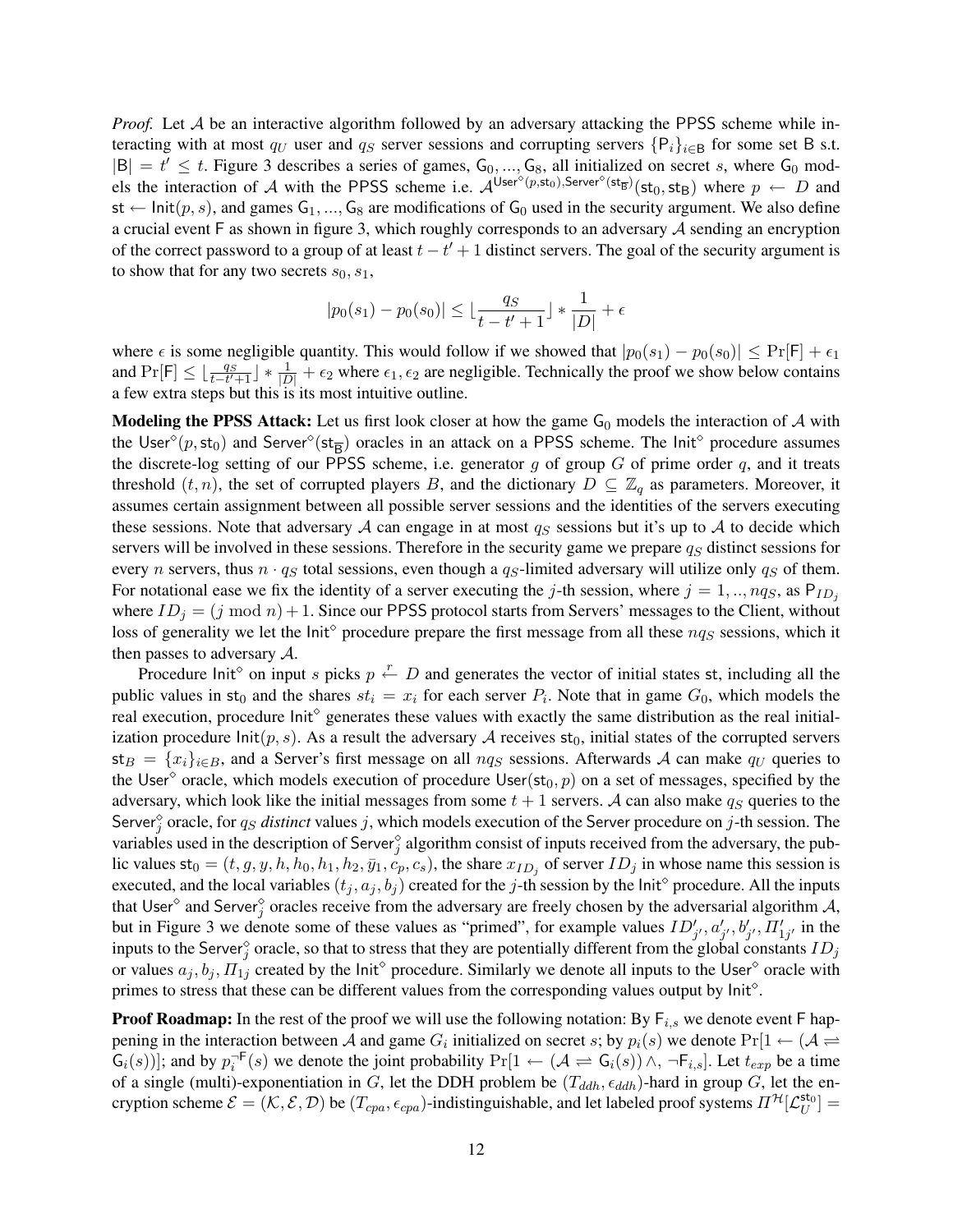$(\mathcal{P}^{\mathcal{H}}[\mathcal{L}_U^{\text{sto}}], \mathcal{V}^{\mathcal{H}}[\mathcal{L}_U^{\text{sto}}]$  and  $\Pi^{\mathcal{H}}[\mathcal{L}_S^{\text{sto}}] = (\mathcal{P}^{\mathcal{H}}[\mathcal{L}_S^{\text{sto}}]), \mathcal{V}^{\mathcal{H}}[\mathcal{L}_S^{\text{sto}}])$  be respectively  $(T_U, q_P^U, q_H^U, \epsilon_{ZK}^U, \epsilon_{SS}^U)$  and  $(T_S, q_P^S, q_H^S, \epsilon_{ZK}^S, \epsilon_{SS}^S)$  simulation-sound zero-knowledge. Assume that  $q_U \le q_p^U, q_S \le q_p^S/n$ , and  $T_A \le$  $\min\{T_{cpa}, T_{ddh}\} - T_U - T_S - [11 + (20n + 22)q_S + (3n + 22)q_U]t_{exp}$ . We will show the following facts, where  $\epsilon_{0,3} = (q_U+1)\epsilon_{ddh} + nq_S\epsilon_{cpa} + 2\epsilon_{ZK}^S + \epsilon_{ZK}^U + q_S\epsilon_{SS}^U$ ,  $\epsilon_{4,5} = \epsilon_{ddh}$ , and  $\epsilon_{4,8} = 4\epsilon_{ddh} + 2\epsilon_{ZK}^S + q_S\epsilon_{SS}^U$ .

**Claim 1**  $|p_0(s) - p_3(s)| \le \epsilon_{0,3}$ , for all s

**Claim 2**  $|p_3(s) - p_3(s')|$  ≤  $|p_4^{-F}(s) - p_4^{-F}(s')|$  + max(Pr[F<sub>4,s</sub>], Pr[F<sub>4,s'</sub>]), for all s, s'

**Claim 3** Pr[ $\mathsf{F}_{4,s}$ ] ≤  $\lfloor \frac{q_s}{t-t'+1} \rfloor * \frac{1}{|D|} + \epsilon_{4,8}$ , for all s

**Claim 4**  $|p_4^{-F}(s) - p_4^{-F}(s')| \le 2\epsilon_{4,5}$ , for all s, s'

Summing these inequalities, with the first instantiated first for  $s$  and then for  $s'$ , we obtain an inequality which completes the proof:

$$
|p_0(s) - p_0(s')| \le 2(\epsilon_{0,3} + \epsilon_{4,5}) + \epsilon_{4,8}
$$

Claim 1 follows from claims 5-7 below, because  $\epsilon_{0,3}$  is the sum of the upper bounds on the distances  $|p_{i-1}(s) - p_i(s)|$  shown for  $i = 1, 2, 3$  in claims 5-7. (The proofs of all the technical claims relating adversary's view between subsequent games are removed to Appendix B.) Similarly claim 3 follows from claims 9-12 below (the proof to these claims are in section Appendix B), because  $\epsilon_{4,8}$  is the sum of the upper bounds on the distances  $|\Pr[F_{i-1,s}] - \Pr[F_{i,s}]|$  which are shown for  $i = 5, 6, 7, 8$ in claims 9-12. Claim 4 follows from claim 9 below because game  $G<sub>5</sub>$  is independent of secret s, and therefore for every s, s' we have that  $p_5^{-F}(s) = p_5^{-F}(s')$ . Finally claim 2 follows from claim 8 below: Note first that  $|p_3(s) - p_3(s')| = |(p_3^{\text{-F}}(s) + p_3^{\text{F}}(s)) - (p_3^{\text{-F}}(s') + p_3^{\text{F}}(s'))|$  can be upper bounded by  $|p_3^{\text{--F}}(s) - p_3^{\text{--F}}(s')| + \max(\Pr[F_{3,s}], \Pr[F_{3,s'}])$ . Secondly, since claim 8 shows that  $p_3^{\text{--F}}(s) = p_4^{\text{--F}}(s)$  and  $Pr[F_{3,s}] = Pr[F_{4,s}]$  for all s, this upper bound is equal to  $|p_4^{\neg F}(s) - p_4^{\neg F}(s')| + \max(Pr[F_{4,s}], Pr[F_{4,s'}]).$ 

**Claim 5** *Games*  $G_0$  *and*  $G_1$  *are indistinguishable under DDH assumption. Concretely, for any secret s, if*  $q_U ≤ q_P^U$ , and  $T_A ≤ T_{ddh} - T_U - [7 + (11n + 9)q_S + (5n + 12)q_U]t_{exp}$  then  $|p_0(s) - p_1(s)| ≤ q_U \epsilon_{ddh} + \epsilon_{ZK}^U$ .

**Claim 6** *Games*  $G_1$  *and*  $G_2$  *are indistinguishable assuming the*  $\Sigma = (\mathcal{K}, \mathcal{E}, \mathcal{D})$  *encryption scheme is IND-CPA. Concretely, for any secret s, if*  $T_A \leq T_{cpa} - T_U - [6 + (11n + 9)q_S + (5n + 12)q_U]t_{exp}$  *then*  $|p_1(s) - p_2(s)| \leq n q_S \epsilon_{cpa}$ .

Claim 7 *Games*  $G_2$  *and*  $G_3$  *are indistinguishable under DDH assumption. Concretely, for any secret s, if*  $q_S \leq q_P^S/n$ ,  $q_U \leq q_P^U$ , and  $T_{\mathcal{A}} \leq T_{ddh} - T_U - T_S - [6 + (14n + 12)q_S + (5n + 12)q_U]t_{exp}$  then  $|p_2(s) - p_3(s)| \leq \epsilon_{ddh} + 2\epsilon_{ZK}^S + q_S \epsilon_{SS}^U$ .

**Claim 8** *For any secret s,*  $p_3^{\text{-F}}(s) = p_4^{\text{-F}}(s)$ *.* 

Claim 9 *Games* G<sup>4</sup> *and* G<sup>5</sup> *are indistinguishable under DDH assumption. Concretely, for any secret* s*, if*  $T_{\mathcal{A}} \leq T_{ddh} - T_U - [3 + (14n + 12)q_S + (5n + 12)q_U]t_{exp}$  then  $|p_4^{-F}(s) - p_5^{-F}(s)| \leq \epsilon_{ddh}$  and  $|\Pr[F_{4,s}] \Pr[\mathsf{F}_{5,s}] \leq \epsilon_{ddh}.$ 

Claim 10 *Games* G<sup>5</sup> *and* G<sup>6</sup> *are indistinguishable under DDH assumption. Concretely for any secret* s*, if*  $q_S \leq q_P^S/n$ ,  $q_U \leq q_P^U$ , and  $T_{\mathcal{A}} \leq T_{ddh} - T_U - T_S - [3 + (14n + 17)q_S + (5n + 12)q_U]t_{exp}$ , then  $|p_5(s) - p_6(s)| \leq nqs\epsilon_{ddh} + 2\epsilon_{ZK}^S + q_S\epsilon_{SS}^U$  and  $|\Pr[\mathsf{F}_{5,s}] - \Pr[\mathsf{F}_{6,s}]| \leq nqs\epsilon_{ddh} + 2\epsilon_{ZK}^S + q_S\epsilon_{SS}^U$ .

Claim 11 *Games* G<sup>6</sup> *and* G<sup>7</sup> *are indistinguishable under DDH assumption. Concretely, for any secret* s*, if*  $T_{\mathcal{A}} \leq T_{ddh} - T_U - [5 + (14n + 12)q_S + (5n + 20)q_U)t_{exp}$  then  $|\Pr[\mathsf{F}_{6,s}] - \Pr[\mathsf{F}_{7,s}]| \leq \epsilon_{ddh} + \epsilon_{UU}^S$ .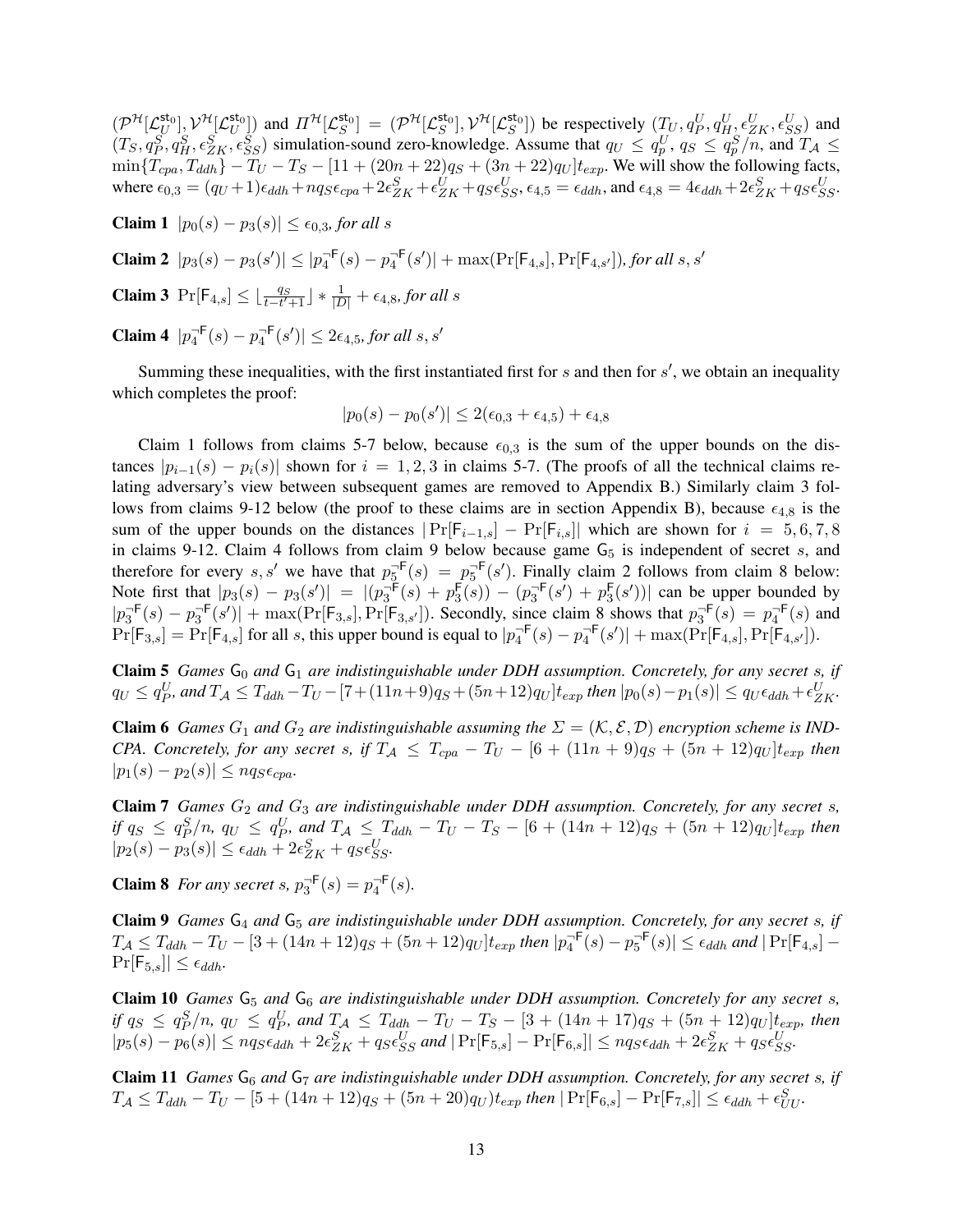| Init <sup>°</sup> (on input s)                                                                                                                                                                                                                                                                                                                                                                                                                                                                                                                                                                                                                    |                |                                                                                                                                                                                                                                                                                                                                      |                                                                                                                                                |  |
|---------------------------------------------------------------------------------------------------------------------------------------------------------------------------------------------------------------------------------------------------------------------------------------------------------------------------------------------------------------------------------------------------------------------------------------------------------------------------------------------------------------------------------------------------------------------------------------------------------------------------------------------------|----------------|--------------------------------------------------------------------------------------------------------------------------------------------------------------------------------------------------------------------------------------------------------------------------------------------------------------------------------------|------------------------------------------------------------------------------------------------------------------------------------------------|--|
| $x \stackrel{r}{\leftarrow} \mathbb{Z}_q, y \leftarrow g^x, \{x_i\}_{i=1}^n \stackrel{(n,t)}{\leftarrow} \mathsf{SS}(x)$                                                                                                                                                                                                                                                                                                                                                                                                                                                                                                                          |                | $\boxed{ \begin{array}{c} G_0 - G_3 \end{array} }$ $\parallel y \stackrel{r}{\leftarrow} G, \{x_i\}_{i=1}^n \stackrel{(n,t)}{\leftarrow}$ SS(0)                                                                                                                                                                                      | $\mathsf{G}_4-\mathsf{G}_8$                                                                                                                    |  |
| $(h, h_0, h_1, h_2) \stackrel{r}{\leftarrow} (G)^4$                                                                                                                                                                                                                                                                                                                                                                                                                                                                                                                                                                                               |                |                                                                                                                                                                                                                                                                                                                                      | $\mathsf{G_0}-\mathsf{G_8}$                                                                                                                    |  |
| $\bar{y}_1 \leftarrow G$                                                                                                                                                                                                                                                                                                                                                                                                                                                                                                                                                                                                                          |                |                                                                                                                                                                                                                                                                                                                                      | $G_3 - G_8$                                                                                                                                    |  |
| $r_s \stackrel{r}{\leftarrow} \mathbb{Z}_q, c_s \leftarrow (g^{r_s}, y^{r_s}s)$                                                                                                                                                                                                                                                                                                                                                                                                                                                                                                                                                                   |                | $\begin{array}{ c c } \hline \hline \mathsf{G}_0-\mathsf{G}_2&\overline{\bar{x}_1\stackrel{r}{\leftarrow}\mathbb{Z}_q,\bar{y}_1\leftarrow g^{\bar{x}_1}}\\ \hline \hline \mathsf{G}_0-\mathsf{G}_4&c_s\stackrel{r}{\leftarrow}(G)^2\\ \hline \hline \mathsf{G}_0-\mathsf{G}_7&c_p\stackrel{r}{\leftarrow}(G)^2\\ \hline \end{array}$ | $\begin{array}{ c c } \hline \hline \, {\sf G}_5 - {\sf G}_8 \hline \hline \, & \quad \, \hline \end{array}$                                   |  |
| $p \leftarrow D, r_p \stackrel{r}{\leftarrow} \mathbb{Z}_q, c_p \leftarrow (g^{r_p}, y^{r_p}h^p)$                                                                                                                                                                                                                                                                                                                                                                                                                                                                                                                                                 |                |                                                                                                                                                                                                                                                                                                                                      | $\begin{tabular}{ c c } \hline \quad G_8 & \quad \\ \hline \hline \quad G_9 & \quad \\ \hline \quad G_0 - G_8 & \quad \\ \hline \end{tabular}$ |  |
| $idSet \leftarrow \{\}, pkSet \leftarrow \{\}, F \leftarrow false$                                                                                                                                                                                                                                                                                                                                                                                                                                                                                                                                                                                |                |                                                                                                                                                                                                                                                                                                                                      |                                                                                                                                                |  |
| ${t_i \stackrel{r}{\leftarrow} \mathbb{Z}_q, (a_i, b_i, w_j) \leftarrow (g^{t_j}, (c_{p,L})^{t_j}, h_0^{t_j}), \pi_{1j} \leftarrow \mathcal{P}^{\mathcal{H}}[\mathcal{L}_S^{\mathsf{sto}}](t_j, (a_j, b_j, w_j))\}_{i=1}^{ng}}$                                                                                                                                                                                                                                                                                                                                                                                                                   |                |                                                                                                                                                                                                                                                                                                                                      |                                                                                                                                                |  |
| $\mathsf{st}_0 \leftarrow (g, y, h, \{h_i\}_{i=0}^2, \bar{y}_1, c_p, c_s), \{\mathsf{st}_i \leftarrow x_i\}_{i=1}^n, \mathsf{Ret}(\mathsf{st}_0, \{\mathsf{st}_i\}_{i \in \mathsf{B}}, \{a_j, b_j, w_j, \pi_{1j}\}_{j=1}^{ng_S})$                                                                                                                                                                                                                                                                                                                                                                                                                 |                |                                                                                                                                                                                                                                                                                                                                      |                                                                                                                                                |  |
| Server ${}_{j}^{\diamond}(pk', \{(ID'_{j'}, a'_{j'}, b'_{j'}, e_{j'}, \pi'_{1j'})\}_{j'=1}^t, e_j, c_{\tilde{p}}, \{o_i\}_{i=1}^2, \pi_2)$                                                                                                                                                                                                                                                                                                                                                                                                                                                                                                        |                |                                                                                                                                                                                                                                                                                                                                      |                                                                                                                                                |  |
| If $(\exists_{1 \leq j' \leq t}$ st $\mathcal{V}^{\mathcal{H}}[\mathcal{L}_{S}^{\mathsf{sto}}]((a'_{j'}, b'_{j'}, w'_{j'}), \pi'_{1j'}) = 0) \vee$<br>$G_0 - G_8$                                                                                                                                                                                                                                                                                                                                                                                                                                                                                 |                |                                                                                                                                                                                                                                                                                                                                      |                                                                                                                                                |  |
| $(\mathcal{V}^{\mathcal{H}}[\mathcal{L}_U^{\mathsf{st}_0}]((\{(a'_{i'}, e_{j'})\}_{j'=1}^t \cup \{(a_j, e_j)\}, c_{\tilde{p}}, \{o_i\}_{i=1}^2), \pi_2, pk') = 0)$ then ABORT this session.                                                                                                                                                                                                                                                                                                                                                                                                                                                       |                |                                                                                                                                                                                                                                                                                                                                      |                                                                                                                                                |  |
| If $(o_1/(c_{\tilde{p},L})^{\bar{x}_1} = h_1^p)$ then idSet $\leftarrow$ idSet $\cup \{ID_j\}$                                                                                                                                                                                                                                                                                                                                                                                                                                                                                                                                                    |                |                                                                                                                                                                                                                                                                                                                                      |                                                                                                                                                |  |
| If $(o_1/(c_{\tilde{p},L})^{\bar{x}_1} = h_1^p \wedge  idSet  > t - t'$ then set event $F \leftarrow true$                                                                                                                                                                                                                                                                                                                                                                                                                                                                                                                                        |                |                                                                                                                                                                                                                                                                                                                                      |                                                                                                                                                |  |
| $\lambda_j \leftarrow \prod_{j'=1}^t ((-ID'_{j'})/(ID_j - ID'_{j'})), d_{\alpha,L,j} \leftarrow (c_{s,L} \cdot (b_j/e_j) \cdot \prod_{i'=1}^t (b'_{j'}/e'_{j'})\right)^{\lambda_j \cdot x_{ID_j}}$                                                                                                                                                                                                                                                                                                                                                                                                                                                |                |                                                                                                                                                                                                                                                                                                                                      |                                                                                                                                                |  |
| $\begin{array}{ c c } \hline \hline \rule[-165000sp]{0pt}{13.5cm} \rule[-165000sp]{0pt}{13.5cm} & \rule[-165000sp]{0pt}{13.5cm} \rule[-165000sp]{0pt}{13.5cm} & \rule[-1650000sp]{0pt}{13.5cm} \rule[-1650000sp]{0pt}{13.5cm} & \rule[-1650000sp]{0pt}{13.5cm} \rule[-1650000sp]{0pt}{13.5cm} & \rule[-1650000sp]{0pt}{13.5cm} \rule[-1650000sp]{0pt$<br>$\ \mathbf{G}_0 - \mathbf{G}_2\  \ \mathbf{if} (o_1/(c_{\tilde{p},L})^{\bar{x}_1} = h_1^p) \text{ then } c_{\beta,R,j} \leftarrow (c_{p,R}/c_{\tilde{p},R})^{t_j}$<br>$c_{\beta,R,j} \leftarrow (c_{p,R}/c_{\tilde{p},R})^{t_j}$<br>$\left\Vert \text{else }c_{\beta,R,j}\right\Vert -G$ |                |                                                                                                                                                                                                                                                                                                                                      |                                                                                                                                                |  |
| $z_i \leftarrow c_{\beta,R,i} \cdot (d_{\alpha,L,i})^{-1}$                                                                                                                                                                                                                                                                                                                                                                                                                                                                                                                                                                                        |                |                                                                                                                                                                                                                                                                                                                                      |                                                                                                                                                |  |
| $\mathsf{Ret}(\mathcal{E}_{pk'}(z_j))$                                                                                                                                                                                                                                                                                                                                                                                                                                                                                                                                                                                                            |                | $\boxed{\begin{bmatrix} \mathsf{G}_0 - \mathsf{G}_1 \\ \hline \end{bmatrix}}$ If $(pk' \in \mathsf{pkSet})$ then $\mathsf{Ret}(\mathsf{E}_{pk'}(1))$<br>else $z_j \leftarrow c_{\beta,R,j} \cdot (d_{\alpha,L,j})^{-1}$ , $\mathsf{Ret}(\mathcal{E}_{pk'}(z_j))$                                                                     |                                                                                                                                                |  |
| User <sup><math>\diamond</math></sup> ({ $ID'_j, a'_j, b'_j, w'_j, \pi'_{1j}$ } $_{j=1}^t$ )                                                                                                                                                                                                                                                                                                                                                                                                                                                                                                                                                      |                |                                                                                                                                                                                                                                                                                                                                      |                                                                                                                                                |  |
| If $(\exists_{1 \leq j \leq t}$ st $V^{\mathcal{H}}[\mathcal{L}_S^{\mathsf{sto}}]((a'_j, b'_j, w'_j), \pi'_{1j}) = 0)$ then ABORT this session.                                                                                                                                                                                                                                                                                                                                                                                                                                                                                                   |                |                                                                                                                                                                                                                                                                                                                                      | $\left\lfloor \mathsf{G}_{0}-\mathsf{G}_{8}\right\rfloor$                                                                                      |  |
| $r_{\tilde{p}}, (sk, pk) \overset{r}{\leftarrow} \mathcal{K}$ , pkSet $\leftarrow$ pkSet $\cup \{pk\}$ , $\{e_j \leftarrow a'^{r_{\tilde{p}}}_j\}_{j=1}^t$                                                                                                                                                                                                                                                                                                                                                                                                                                                                                        |                |                                                                                                                                                                                                                                                                                                                                      |                                                                                                                                                |  |
| $o_1 \leftarrow \bar{y}_1^{r_{\tilde{p}}} h_1^{\tilde{p}}, o_2 \leftarrow h_2^{r_{\tilde{p}}}$                                                                                                                                                                                                                                                                                                                                                                                                                                                                                                                                                    | $\mathsf{G}_0$ | $\phi_1 \stackrel{r}{\leftarrow} G, o_2 \leftarrow h_2^{r_{\tilde{p}}}$                                                                                                                                                                                                                                                              | $G_1-G_8$                                                                                                                                      |  |
| $c_{\tilde{p}} \leftarrow (g^{r_{\tilde{p}}}, y^{r_{\tilde{p}}}h^p)$                                                                                                                                                                                                                                                                                                                                                                                                                                                                                                                                                                              |                | $\overline{\left\ \mathsf{G}_{0}-\mathsf{G}_{6}\right\ }\left\ c_{\tilde{p},R}\right\ G_{0}-q_{6}\right\ }$                                                                                                                                                                                                                          | $G_7 - G_8$                                                                                                                                    |  |
| $\pi_2 \leftarrow \mathcal{P}^{\mathcal{H}}[\mathcal{L}_U^{\mathsf{st}_0}]((\{a'_j, e_j\}_{j \in V}, c_{\tilde{p}}, \{o_i\}_{i=1}^2), (r_{\tilde{p}}, p, r_o), pk), \mathsf{Ret}(\{e_j\}_{j=1}^t, pk, c_{\tilde{p}}, \{o_i\}_{i=1}^2, \pi_2)$<br>$\mathsf{G}_0$                                                                                                                                                                                                                                                                                                                                                                                   |                |                                                                                                                                                                                                                                                                                                                                      |                                                                                                                                                |  |
| $\pi_2 \leftarrow \mathcal{S}[\mathcal{L}_U^{\mathsf{st}_0}]((\{a_j',e_j\}_{j \in V},c_{\tilde{p}},\{o_i\}_{i=1}^2),pk), \mathsf{Ret}(\{e_j\}_{j=1}^t,pk,c_{\tilde{p}},\{o_i\}_{i=1}^2,\pi_2)$                                                                                                                                                                                                                                                                                                                                                                                                                                                    |                |                                                                                                                                                                                                                                                                                                                                      | $G_1-G_8$                                                                                                                                      |  |

Fig. 3. Games  $G_0, G_1, \ldots, G_8$  used in the security proof of the PPSS protocol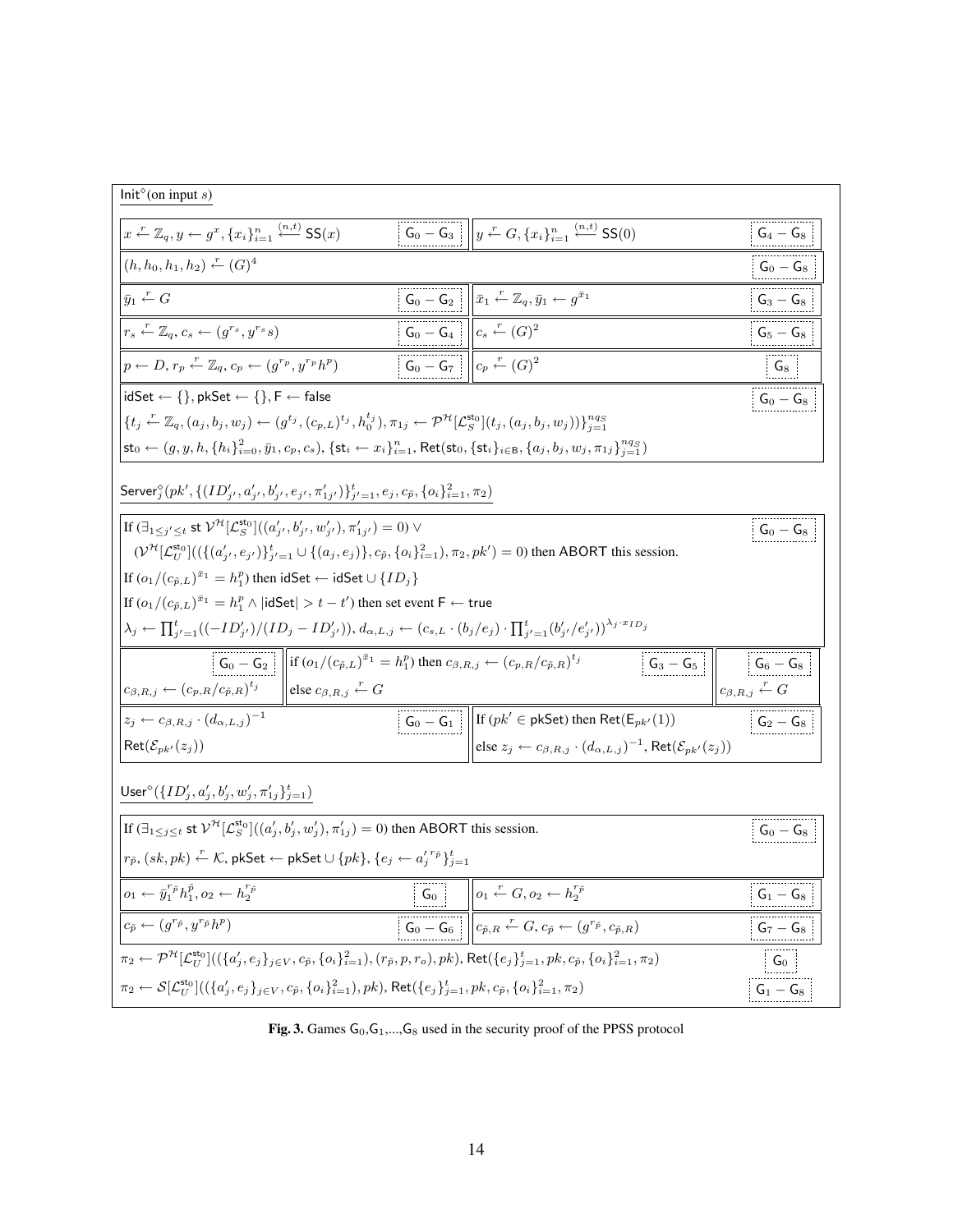**Claim 12** *Games*  $G_7$  *and*  $G_8$  *are indistinguishable under DDH assumption. Concretely, for any secret s, if*  $T_A \leq T_{ddh} - T_U - [1 + (14n + 12)q_S + (5n + 12)q_U]t_{exp}$  then  $|\Pr[F_{7,s}] - \Pr[F_{8,s}]| \leq \epsilon_{ddh}$ .

Adding Strong Security. Theorem 1 shows that the PPSS protocol in figure 2 satisfies the basic security property defined in definition 1, but it is easy to modify the protocol to achieve the *strong security* notion defined in definition 2 at little additional cost. Consider the protocol of figure 2 modified as explained in the paragraph on soundness and robustness on page 10. Note that in this modified protocol all server's actions are accompanied by proofs of well-formedness, and therefore is it easy for the simulator to verify whether or not a particular User instance of the PPSS protocol will reconstruct some secret or reject, because that's dependent only on verification of the NIZK's. Furthermore, it the soundness of these NIZK proof systems implies that once the User instance accepts the NIZK's then, except for NIZK soundness error(s), it successfully outputs the originally shared secret. This is the case because encryption  $c_s$ , the key y, and the private-key encryption of the secret concatenated with its signature, are all part of the (trusted) public string  $st<sub>0</sub>$ , and they are all committing to s and the real shared secret encrypted under the key derived from s via  $H_k$  key (see page 10). Therefore it is easy for the simulator in the proof of theorem 1 above to decide whether or not a particular User instance accepts (and, by correctness, outputs the correct shared secret), or rejects. Technically, the proof adopt the proof of theorem 1 to a proof of strong security, the sequence of games should be amended by a game in which the challenger picks the (private,public) key pair of an encryption scheme on behalf of each User oracle, and it determines the "accept/reject" bit which User oracle should send back to  $A$  based on verifying the NIZK proofs in all messages  $A$  sent to this User instance, including the messages in round S2, decrypted using the above-mentioned private key.

## 4 Efficient T-PAKE from PPSS

A password protected secret sharing (PPSS) scheme can be used as a black box to achieve a threshold password authenticated key exchange (T-PAKE) protocol (in the public key model) at very little additional cost. In particular, the round complexity of the resulting T-PAKE is the same as the PPSS because all the T-PAKE messages can be piggybacked onto the PPSS protocol flows. Figure 4 shows a secure T-PAKE protocol assuming that  $\mathcal{E} = (EKg, Enc, Dec)$  is a chosen-ciphertext-attack secure public-key encryption,  $S = (SKg, Sign, Vrfy)$  is a signature scheme which is existentially unforgeable under chosen message attack, and PPSS = (PPSS.Init, PPSS.User, PPSS.Server) is a strongly secure password protected secret sharing protocol. We assume that PPSS consists of  $m$  rounds, and we denote the output of PPSS.User procedure in round k as  $M_{\text{User}}^k$  and the output of procedure PPSS. Server run by Server<sub>j</sub> in round k as  $M_{\text{Server}_j}^k$ . Note that the Server and Client procedures of T-PAKE protocol just follows the Server and User procedures of underlying PPSS scheme for rounds  $2 \leq k \leq (m-1)$ . We relegate a formal proof that this construction implies a T-PAKE to the final version of the paper, but, very briefly, the signatures and CCA encryption scheme ensure that the network adversary cannot re-route messages from a session in which honest players are involved, or modify them in any way, and hence in particular all User sessions are independent of each other. Then by the security of the PPSS scheme, except for  $\lfloor q_s/(t - t' + 1)\rfloor \cdot (1/|D|)$ probability, the view of the PPSS protocol initialized with the real decryption key sk is indistinguishable from a view where sk is replaced by an independent key, in which case CCA security of encryption ensures that A gets no information about any unrevealed session keys even given a capability to reveal any other session keys (handled by decryption queries in a reduction to CCA encryption security).

## References

[BGR98] Mihir Bellare, Juan A. Garay, and Tal Rabin. Fast batch verification for modular exponentiation and digital signatures. In *EUROCRYPT*, pages 236–255, 1998.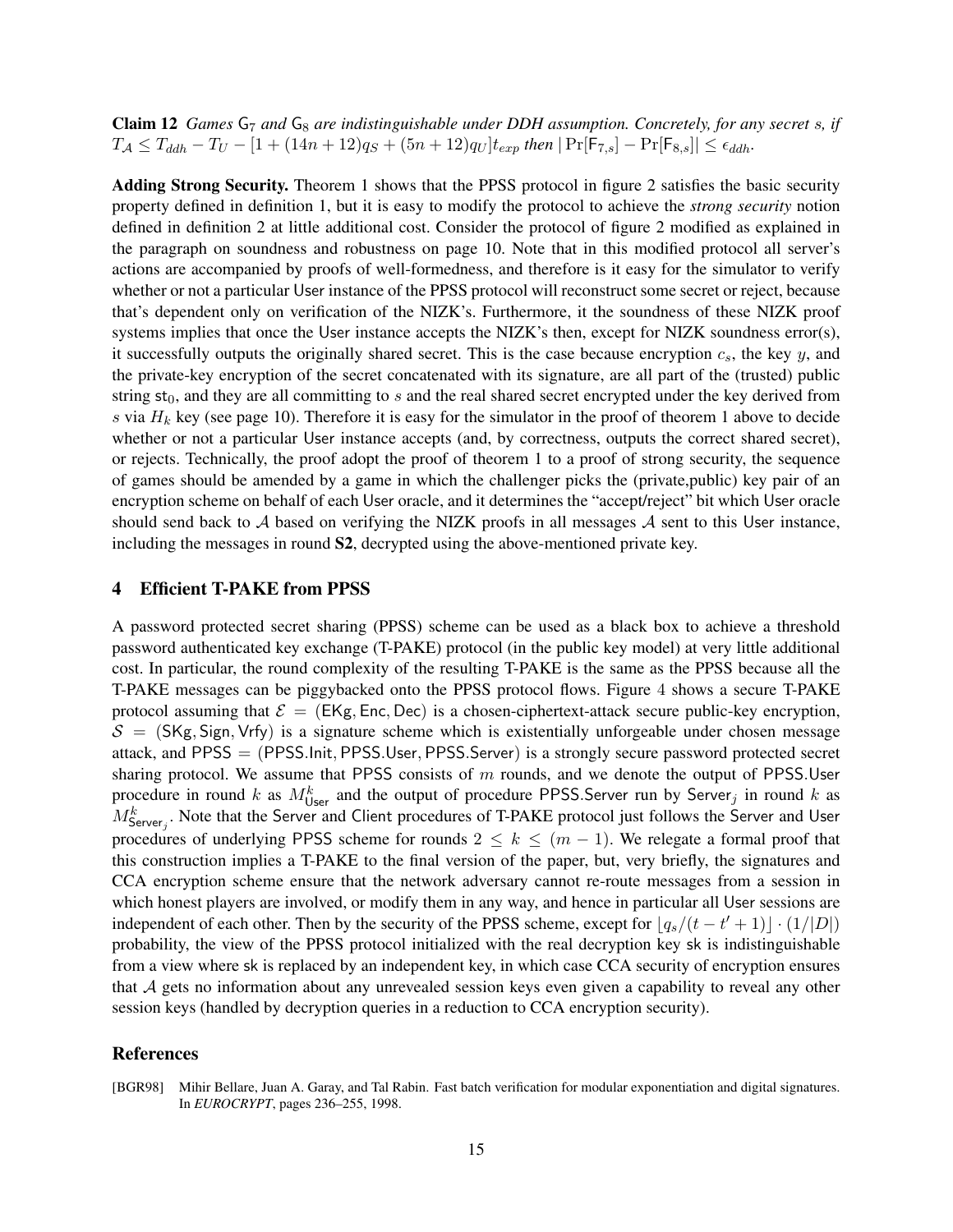Init(p) (on public parameters  $\kappa$ ,  $n$ , t)

| $(\mathsf{pk},\mathsf{sk}) \leftarrow \mathsf{EKg}, \{(\mathsf{ssk}_i,\mathsf{vk}_i) \leftarrow \mathsf{SKg}\}_{i=1}^n, (\mathsf{s}\tilde{t}_0,\mathsf{s}\tilde{t}_0,,\mathsf{s}\tilde{t}_n) \leftarrow \mathsf{PPSS}.\mathsf{Init}(p,\mathsf{sk})$ |  |
|-----------------------------------------------------------------------------------------------------------------------------------------------------------------------------------------------------------------------------------------------------|--|
| $\mathsf{st}_0 \leftarrow (\tilde{\mathsf{st}_0}, \mathsf{pk}, \{\mathsf{vk}_i\}_{i=0}^n), \{\mathsf{st}_i \leftarrow (\tilde{\mathsf{st}_i}, \mathsf{ssk}_i)\}_{i=1}^n$                                                                            |  |

 $\mathsf{Client}(\mathsf{st}_0, \tilde{p}, uId) \rightleftharpoons (\mathsf{Server}(\mathsf{st}_0, \mathsf{st}_1), \cdots, \mathsf{Server}(\mathsf{st}_0, \mathsf{st}_n))$ 

| $C1$ (Client):               | Pick $sId \xleftarrow{r} \{0,1\}^{\kappa}$ . Send $(uId, sId)$ to each Server.<br>Run the interactive algorithm PPSS.User( $s\tilde{t}_0$ , $\tilde{p}$ ) with the Servers.                                                                                                                                                                                                                                         |
|------------------------------|---------------------------------------------------------------------------------------------------------------------------------------------------------------------------------------------------------------------------------------------------------------------------------------------------------------------------------------------------------------------------------------------------------------------|
| $S1$ (Server <sub>i</sub> ): | Run the interactive algorithm PPSS.Server <sub>i</sub> ( $s\tilde{t}_0$ , $s\tilde{t}_i$ ) with the Client.<br>If this PPSS instance aborts then assign $k_i \leftarrow \perp$ on session sId and stop.<br>Otherwise pick $k_j \leftarrow \{0,1\}^{\kappa}$ . Compute $\sigma_j \leftarrow$ Sign(ssk $_{Id_j}$ , $uId$ , $sId$ , $k_j$ ) and $e_j \leftarrow$ Enc(pk, $(k_j, \sigma_j)$ ).<br>Send $e_i$ to Client. |
| $C2$ (Client):               | Let $\hat{s}k$ be the Client's local output of the PPSS instance. If $\hat{s}k = \perp$ then set $k_i \leftarrow \perp$ for all j and stop.<br>Let $(\hat{k}_i, \hat{\sigma}_i) \leftarrow \text{Dec}(\hat{\textsf{sk}}, e_i)$ for all servers $P_i$ which sent their $e_j$ 's to the Client.                                                                                                                       |
|                              | For each j, if $Vrfy(vk_{Id_i}, \hat{\sigma}_j, (uId, sId, \hat{k}_j)) = 1$ then output $\hat{k}_j$ on session sId with server j,<br>o/w output $\perp$ .                                                                                                                                                                                                                                                           |

- [BJKS03] John Brainard, Ari Juels, Burt Kaliski, and Michael Szydlo. Nightingale: A new two-server approach for authentication with short secrets. In *12th USENIX Security Symp*, pages 201–213. IEEE Computer Society, 2003.
- [BMP00] Victor Boyko, Philip D. MacKenzie, and Sarvar Patel. Provably secure password-authenticated key exchange using diffie-hellman. In *EUROCRYPT*, pages 156–171, 2000.
- [BPR00] M. Bellare, D. Pointcheval, and P. Rogaway. Authenticated key exchange secure against dictionary attacks. In *EURO-CRYPT*, pages 139–155, 2000.
- [BR93] M. Bellare and P. Rogaway. Random Oracles are Practical: A Paradigm for Designing Efficient Protocols. In *ACM Conference on Computer and Communications Security*, pages 62–73, 1993.
- [DF89] Yvo Desmedt and Yair Frankel. Threshold cryptosystems. In Gilles Brassard, editor, *CRYPTO*, volume 435 of *Lecture Notes in Computer Science*, pages 307–315. Springer, 1989.
- [DF90] Yvo Desmedt and Yair Frankel. Threshold Cryptosystems. In *CRYPTO '89*, volume 435 of *LNCS*, pages 307–315, 1990.
- [DFK<sup>+</sup>03] Yevgeniy Dodis, Matthew K. Franklin, Jonathan Katz, Atsuko Miyaji, and Moti Yung. Intrusion-resilient public-key encryption. In Marc Joye, editor, *CT-RSA*, volume 2612 of *Lecture Notes in Computer Science*, pages 19–32. Springer, 2003.
- [DFK<sup>+</sup>04] Yevgeniy Dodis, Matthew K. Franklin, Jonathan Katz, Atsuko Miyaji, and Moti Yung. A generic construction for intrusion-resilient public-key encryption. In Tatsuaki Okamoto, editor, *CT-RSA*, volume 2964 of *Lecture Notes in Computer Science*, pages 81–98. Springer, 2004.
- [DKXY02] Yevgeniy Dodis, Jonathan Katz, Shouhuai Xu, and Moti Yung. Key-insulated public key cryptosystems. In Lars R. Knudsen, editor, *EUROCRYPT*, volume 2332 of *Lecture Notes in Computer Science*, pages 65–82. Springer, 2002.
- [DKXY03] Yevgeniy Dodis, Jonathan Katz, Shouhuai Xu, and Moti Yung. Strong key-insulated signature schemes. In Yvo Desmedt, editor, *Public Key Cryptography*, volume 2567 of *Lecture Notes in Computer Science*, pages 130–144. Springer, 2003.
- [Fis05] M. Fischlin. Communication-efficient non-interactive proofs of knowledge with online extractors. In *Crypto'05*, 2005. [FJ00] Warwick Ford and Burton S. Kaliski Jr. Server-assisted generation of a strong secret from a password. In *WETICE*, pages 176–180, 2000.
- [FK90] David C. Feldmeier and Philip R. Karn. Unix password security ten years later. In *CRYPTO '89: Proceedings of the 9th Annual International Cryptology Conference on Advances in Cryptology*, pages 44–63. Springer-Verlag, 1990.
- [Jab01] D. Jablon. Password authentication using multiple servers. In *CT-RSA'01: RSA Cryptographers' Track*, pages 344–360. Springer-Verlag, 2001.
- [Kle90] D. Klein. Foiling the cracker: A survey of, and improvements to, password security. In *The 2nd USENIX Security Workshop*, pages 5–14, 1990.
- [KMTG05] Jonathan Katz, Philip Mackenzie, Gelareh Taban, and Virgil Gligor. Two-server password-only authenticated key exchange. In *Proc. Applied Cryptography and Network Security ACNS05*, 2005.
- [KOY01] Jonathan Katz, Rafail Ostrovsky, and Moti Yung. Efficient password-authenticated key exchange using humanmemorable passwords. In *Advances in Cryptology - EUROCRYPT 2001, International Conference on the Theory and Application of Cryptographic Techniques*, 2001.
- [Lab09] Mozilla Labs. Weave sync, 2009. Available at http://labs.mozilla.com/projects/weave.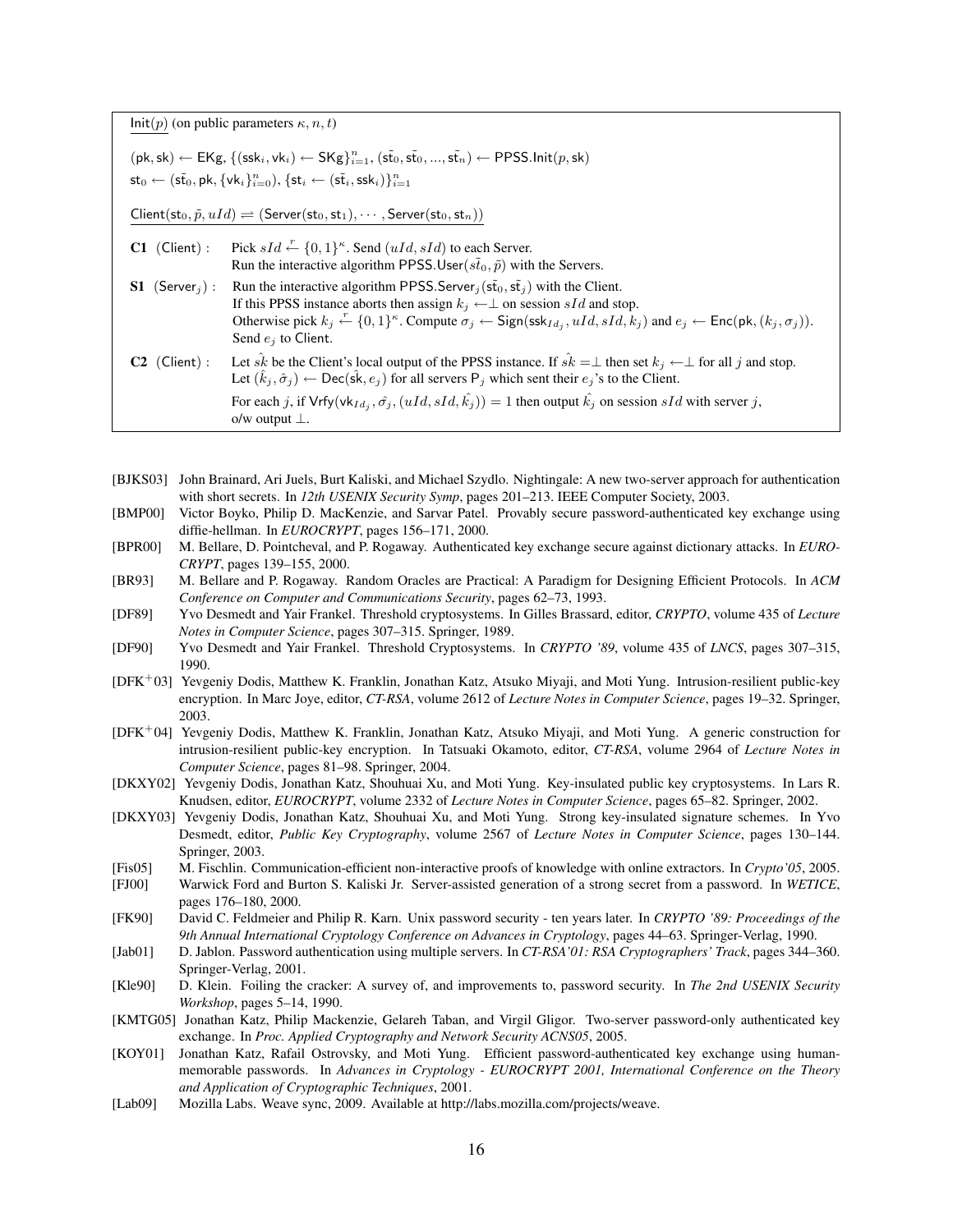- [Las09] LastPass. Lastpass password manager, 2009. Available at https://lastpass.com.
- [MR03] Philip D. MacKenzie and Michael K. Reiter. Networked cryptographic devices resilient to capture. *Int. J. Inf. Sec.*, 2(1):1–20, 2003.
- [MSJ02] Philip D. MacKenzie, Thomas Shrimpton, and Markus Jakobsson. Threshold password-authenticated key exchange. In *Advances in Cryptology - CRYPTO 2002, International Cryptology Conference*, 2002.
- [MT79] Robert Morris and Ken Thompson. Password security: a case history. *Commun. ACM*, 22(11):594–597, 1979.
- [RG03] Mario Di Raimondo and Rosario Gennaro. Provably secure threshold password-authenticated key exchange. In *Advances in Cryptology - EUROCRYPT 2003, International Conference on the Theory and Application of Cryptographic Techniques*, 2003.
- [Sch90] C.P. Schnorr. Efficient identification and signatures for smart cards. In *Crypto '89*, pages 239–252, 1990.
- [Sha79] Adi Shamir. How to Share a Secret. *Communications of the ACM*, 22(11):612–613, November 1979.
- [Sho00] Victor Shoup. Practical Threshold Signatures. In *EUROCRYPT'00*, volume 1807 of *LNCS*, pages 207–220, 2000.
- [Wu99] Thomas D. Wu. A real-world analysis of kerberos password security. In *Proceedings of the Network and Distributed System Security Symposium, NDSS*, 1999.
- [XS03] Shouhuai Xu and Ravi S. Sandhu. Two efficient and provably secure schemes for server-assisted threshold signatures. In *Topics in Cryptology - CT-RSA 2003, The Cryptographers' Track at the RSA Conference*, 2003.

## Appendix A Simulation-Sound Zero-Knowledge Labeled Proof Systems

| Experiment $\mathbf{Exp}_{\text{NILD}}^{\text{ZK}}(\mathcal{A}, \Pi^{\mathcal{H}}[\mathcal{L}])$ | Experiment $\mathbf{Exp}_{\text{NILB}}^{\text{SS}}(\mathcal{A}, \Pi^{\mathcal{H}}[\mathcal{L}])$               |
|--------------------------------------------------------------------------------------------------|----------------------------------------------------------------------------------------------------------------|
| $b \leftarrow \{0, 1\}$ , HTable $\leftarrow \emptyset$ .                                        | SList $\leftarrow \emptyset$ , HTable $\leftarrow \emptyset$ .                                                 |
| Run $A$ , and handle $A$ 's queries as follows:                                                  | Run $A$ , and handle $A$ 's queries as follows:                                                                |
| On query $(x, w, \tau)$ to the prover:                                                           | On query $(x, \tau)$ to the prover:                                                                            |
| If $b = 0$ then $\pi \leftarrow \mathcal{P}^{\mathcal{H}}[\mathcal{L}](x, w, \tau),$             | Add $(x, \tau)$ to SList, pass $(x, \tau)$ to $S[\mathcal{L}]$ to                                              |
| o/w pass $(x, \tau)$ to $\mathcal{S}[\mathcal{L}]$ to obtain $(\pi, (\sigma, \rho)),$            | obtain $(\pi, (\sigma, \rho))$ , add $(\sigma, \rho)$ to HTable, return $\pi$ to A.                            |
| add $(\sigma, \rho)$ to HTable, return $\pi$ to A.                                               | On query $\sigma$ to hash function $\mathcal{H}$ :                                                             |
| On query $\sigma$ to hash function $\mathcal{H}$ :                                               | If $(\sigma, \rho) \in H$ Table for some $\rho$                                                                |
| If $b = 1$ and $(\sigma, \rho) \in \textsf{HTable}$ for some $\rho$                              | then return $\rho$ , o/w return $\mathcal{H}(\sigma)$                                                          |
| then return $\rho$ , o/w return $\mathcal{H}(\sigma)$                                            | When A halts, parse its output as $(x, \pi, \tau)$ ,                                                           |
| When $A$ halts, parse its output as $b'$ .                                                       | If $(V[\mathcal{L}](x, \pi, \tau) = 1) \wedge (x \notin \mathcal{L}) \wedge ((x, \tau) \notin \mathsf{SList})$ |
| If $b = b'$ then output 1, o/w output 0.                                                         | then output 1, $o/w$ output 0.                                                                                 |

Fig. 4. Experiments for Simulation-Sound Zero-Knowledge for Non-Interactive Labeled Proof Systems

**Non-Interactive Labeled Proofs:** A non-interactive *labeled* proof (NILP) system for NP language  $\mathcal{L}$  is a standard non-interactive proof system where all algorithms take as an additional input a bitstring called 'label'. The point of introducing such label is to efficiently facilitate non-malleable binding of a proof to some protocol-specific value. The non-malleability property of such labeled non-interactive proof is that an adversary cannot substitute a label used by an honest prover with his own label. This is technically expressed by the notion of simulation-soundness defined below as inability of an adversary, on oracle access to a simulator which creates a simulated "proof" for (statement,label) pair queried by the adversary, to create a valid proof for any wrong statement, i.e. a statement outside of  $\mathcal{L}$ , with any label, except for one of the (statement,label) pair for which the adversary received a simulated "proof" from the simulator. In our PPSS protocol we use labeled proofs to bind user's proof of correct formation of its message to its public key, so that a man in the middle attacker cannot replace the honest user's public key while re-using its proof of correctness.

Formally, a NILP  $\Pi[\mathcal{L}]$  is a tuple of probabilistic polynomial time algorithms  $(\mathcal{P}[\mathcal{L}], \mathcal{V}[\mathcal{L}])$  where the prover algorithm,  $\mathcal{P}[\mathcal{L}]$ , on input a statement x, a witness for that statement w, and a label  $\tau$  outputs a proof π; and the verifier algorithm,  $V[\mathcal{L}]$ , on input a statement x, a proof π, and a label  $\tau$  decides whether or not  $\pi$  is a correct proof of membership of x in L given label  $\tau$ . These two algorithms must satisfy the usual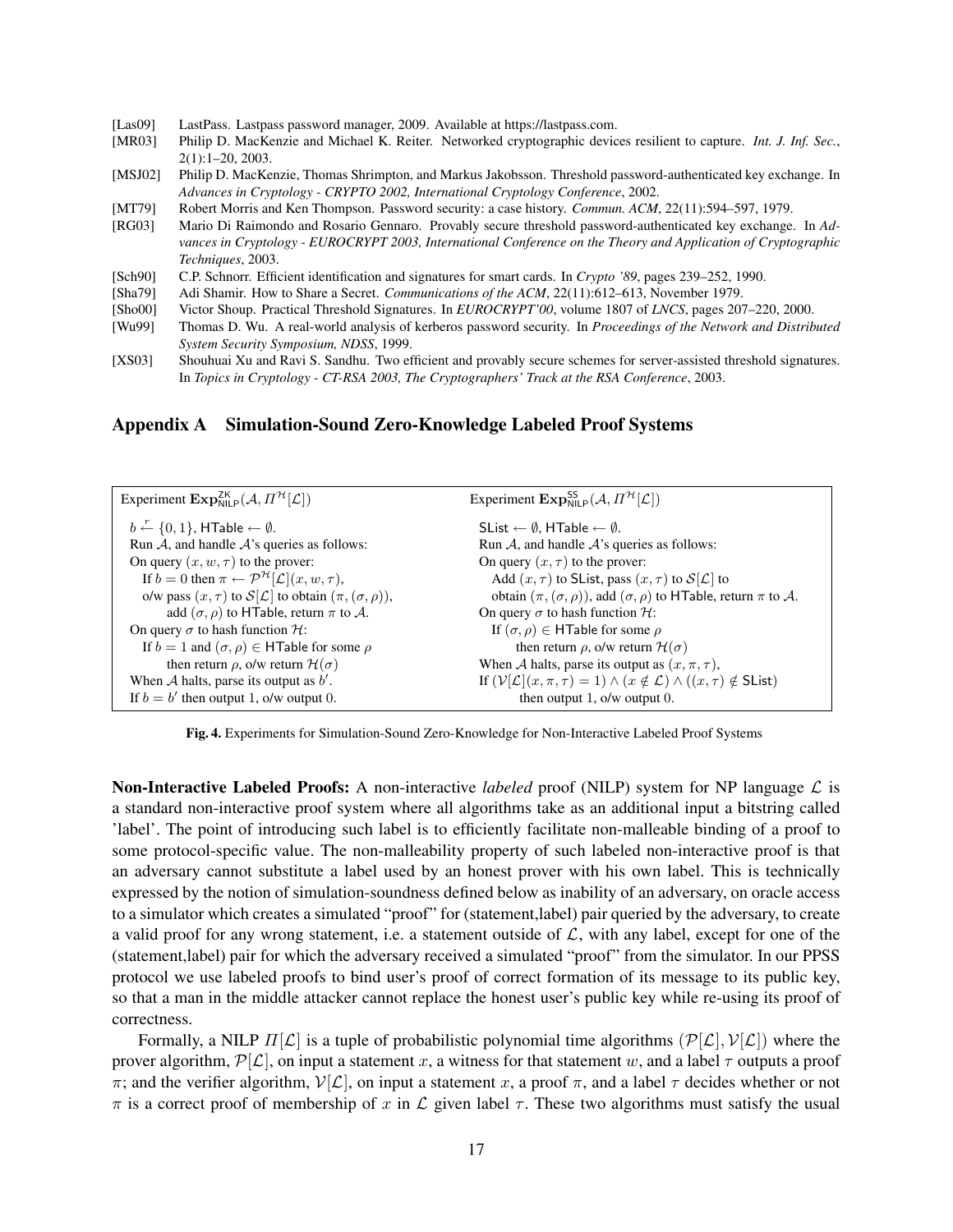*completeness* and *soundness* properties of a proof system:

*completeness:* For any label  $\tau \in \{0,1\}^*$  and any statement  $x \in \mathcal{L}$ , there exists a witness w st if  $\pi$  is output by  $\mathcal{P}[\mathcal{L}](x, w, \tau)$  then the verification passes *i.e.*  $\mathcal{V}[\mathcal{L}](x, \pi, \tau)$  outputs 1.

 $(T, \epsilon)$ -soundness: For any label  $\tau \in \{0, 1\}^*$ , any statement  $x \notin \mathcal{L}$ , and any adversarial algorithms A limited by time  $T$ ,  $Pr[1 \leftarrow \mathcal{V}[\mathcal{L}](x, \pi, \tau) | \pi \leftarrow \mathcal{A}(\mathcal{L}, \tau, x)] \leq \epsilon$ .

Simulation-Sound Zero-Knowledge: The property that makes a labeled proof system most useful in a multi-party protocol like PPSS is *simulation-sound zero-knowledge*. Since our NILP constructions work in the Random Oracle Model (ROM) [BR93], we define both properties in ROM, i.e. the prover, the verifier, and the adversarial algorithms have oracle access to a hash function  $H$  modeled as a Random Oracle. Simulation-sound zero-knowledge of NILP in ROM is defined by two experiments in Figure 4 above. In the first experiment the adversary is faced with access to either the real prover and a real hash function or to the simulator, and his goal is to distinguish between the two. In the second experiment the adversary has access to the simulator and succeeds if he makes a proof for any invalid statement different s.t. either the statement or its label are different from the (statement,label) pairs for which the simulator supplied the adversary a (simulated) proof. One can note that Figure 4 restricts the way the simulator manipulates the hash function H: Namely, the simulator is only allowed to rewrite one (input, output) pair in H per each query to the prover. We choose to express the SSZK notion in this way because it makes it simpler to state and because the simulators for the non-interactive zero-knowledge proofs using the Fiat-Shamir heuristic adhere to this restriction.

Formally, we define a non-interactive labeled proof (NILP) system  $\Pi^{\mathcal{H}}[\mathcal{L}] = (\mathcal{P}^{\mathcal{H}}[\mathcal{L}], \mathcal{V}^{\mathcal{H}}[\mathcal{L}])$  to be  $(T_S, q_P, \epsilon_{ZK}, \epsilon_{SS})$ -simulation-sound zero-knowledge if there exists a simulator  $S[\mathcal{L}]$  with running time bounded by  $T_S$  s.t. for any adversarial algorithm A that makes at most  $q_P$  queries to prover  $\mathcal{P}[\mathcal{L}]$ ,

$$
\Pr[1 \leftarrow \mathbf{Exp}_{\mathsf{NILP}}^{\mathsf{ZK}}(\mathcal{A}, \Pi^{\mathcal{H}}[\mathcal{L}])] \le 1/2 + \epsilon_{ZK}
$$

$$
\Pr[1 \leftarrow \mathbf{Exp}_{\mathsf{NILP}}^{\mathsf{SS}}(\mathcal{A}, \Pi^{\mathcal{H}}[\mathcal{L}])] \le \epsilon_{SS}
$$

where  $Exp_{\text{NILP}}^{\text{ZK}}$  and  $Exp_{\text{NILP}}^{\text{SS}}$  are as in Figure 4 and the probabilities go over randomness of A, of the experiments  $\text{Exp}_{\text{NILP}}^{\text{ZK}}$  and  $\text{Exp}_{\text{NILP}}^{\text{SS}}$ , and of the Random Oracle  $\mathcal{H}$ .

| $\mathcal{P}^\mathcal{H}[\mathcal{L}^{\mathsf{st}_0}_{U}](x_{U},w_{U},\tau)$                                                                                                                                                                                                                                                                                                                                                                                                                                                                                                                                                                               | $\mathcal{P}^{\mathcal{H}}[\mathcal{L}_S^{\mathsf{st}_0}](x_S, w_S, \tau)$                                                                                                                                                                                                                                                                                                                                            |
|------------------------------------------------------------------------------------------------------------------------------------------------------------------------------------------------------------------------------------------------------------------------------------------------------------------------------------------------------------------------------------------------------------------------------------------------------------------------------------------------------------------------------------------------------------------------------------------------------------------------------------------------------------|-----------------------------------------------------------------------------------------------------------------------------------------------------------------------------------------------------------------------------------------------------------------------------------------------------------------------------------------------------------------------------------------------------------------------|
| Parse st <sub>0</sub> as $(q, y, h, h_0, h_1, h_2, \bar{y}_1, c_n, c_s)$<br>Parse $x_U$ as $({a_j, e_j}_{i=1}^{t+1}, c_{\tilde{p}}, o_1, o_2)$<br>Parse $w_U$ as $(r_{\tilde{p}}, \tilde{p})$<br>Pick $\sigma_1, \sigma_2 \leftarrow \mathbb{Z}_q$<br>$\forall i \in [t+1]: A_i \leftarrow (a_i)^{\sigma_1}$<br>${B_i}_{i-1}^4 \leftarrow (y^{\sigma_1} h^{\sigma_2}, g^{\sigma_1}, \bar{y}_1^{\sigma_1} h_1^{\sigma_2}, h_2^{\sigma_1})$<br>$c \leftarrow \mathcal{H}(x, \{A_j\}_{i=1}^{t+1}, \{B_i\}_{i=1}^4, \tau)$<br>$(\zeta_1,\zeta_2) \leftarrow (\sigma_1+c\cdot r_{\tilde{n}},\sigma_2+c\cdot \tilde{p})$<br>output $\pi = (c, \zeta_1, \zeta_2)$ | Parse st <sub>0</sub> as $(g, y, h, h_0, h_1, h_2, \bar{y}_1, c_p, c_s)$<br>Parse $x_S$ as $(a, b, w)$<br>Parse $w_S$ as $\alpha$<br>$\sigma \stackrel{r}{\leftarrow} \mathbb{Z}_q$<br>$A \leftarrow q^{\sigma}$ , $B \leftarrow (c_{\tilde{p},L})^{\sigma}$ , $C \leftarrow h_0^{\sigma}$<br>$c \leftarrow \mathcal{H}(x, A, B, C, \tau)$<br>$\zeta \leftarrow \sigma + c \cdot \alpha$<br>output $\pi = (c, \zeta)$ |
| $\mathcal{V}^{\mathcal{H}}[\mathcal{L}^{\mathsf{st}_0}_{\tau\tau}](x_U,\pi,\tau)$                                                                                                                                                                                                                                                                                                                                                                                                                                                                                                                                                                          | $\mathcal{V}^{\mathcal{H}}[\mathcal{L}_S^{\mathsf{st}_0}](x_S, \pi, \tau)$                                                                                                                                                                                                                                                                                                                                            |
| Parse $st_0, \mathcal{x}_U, \pi$ as in the prover algorithm above<br>$\forall i \in [t+1]: A_i \leftarrow (a_i)^{\zeta_1}(e_i)^{-c}$<br>$B_1 \leftarrow y^{\zeta_1} h^{\zeta_2} (c_{\tilde{p},L})^{-c}, B_2 \leftarrow q^{\zeta_1} (c_{\tilde{p},R})^{-c}$<br>$B_3 \leftarrow (\bar{y}_1)^{\zeta_1} h_1^{\zeta_2} o_1^{-c}, B_4 \leftarrow h_2^{\zeta_1} o_2^{-c}$<br>If $(c = \mathcal{H}(x, \{A_i\}_{i=1}^{t+1}, \{B_i\}_{i=1}^4, \tau))$ output 1<br>$o/w$ output $0$                                                                                                                                                                                   | Parse $st_0, x, \pi$ as in the prover algorithm above<br>$A \leftarrow q^{\zeta} a^{-c}, B \leftarrow (c_{\tilde{p},L})^{\zeta} b^{-c}, C \leftarrow h_0^{\zeta} w^{-c}$<br>If $(c = \mathcal{H}(x, A, B, C, \tau))$ output 1<br>$o/w$ output $0$                                                                                                                                                                     |

Fig. 5. The Prover and Verifier Algorithms for SSZK NILP Systems for  $\mathcal{L}_U^{\mathsf{st}_0}$  and  $\mathcal{L}_S^{\mathsf{st}_0}$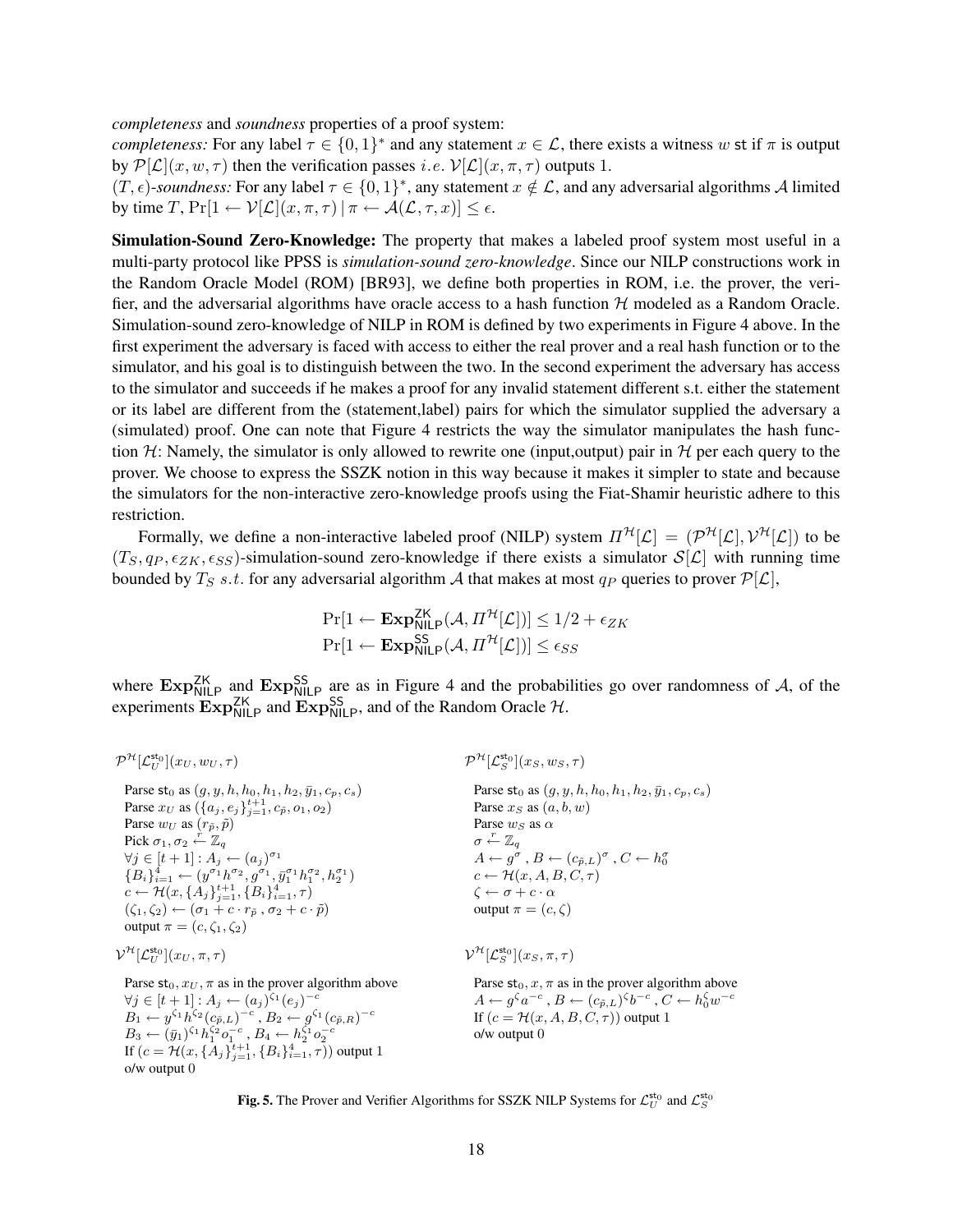**ROM-based Instantiations of SSZK Proofs.** The details of proof systems  $\Pi^{\mathcal{H}}[\mathcal{L}_U^{\mathsf{st}_0}]$  and  $\Pi^{\mathcal{H}}[\mathcal{L}_S^{\mathsf{st}_0}]$  are shown in Figure 5. Since both proofs are straightforward generalizations of Schnorr's proof of knowledge of discrete logarithm [Sch90], the well-known simulation for such proof in ROM shows that for any  $q_P$ both of the above proof systems achieve  $(T_S, q_P, q_H, \epsilon_{ZK}, \epsilon_{SS})$  simulation-sound zero-knowledge given an adversary limited to at most  $q_H$  queries to H, as long as  $\epsilon_{ZK} = q_P q_H/q$ ,  $\epsilon_{SS} = q_H/q$ , and  $T_S$  is bounded by  $(t+5)qpt_{exp}$  in the case of  $\mathcal{L}_U^{\text{st}_0}$  and  $3qpt_{exp}$  in the case of  $\mathcal{L}_S^{\text{st}_0}$ .

### Appendix B Details of the Security Proof for the PPSS Protocol

**Claim 5** *Games*  $G_0$  *and*  $G_1$  *are indistinguishable under DDH assumption. Concretely, for any secret s, if*  $q_U ≤ q_P^U$ , and  $T_A ≤ T_{ddh} - T_U - [7 + (11n + 9)q_S + (5n + 12)q_U]t_{exp}$  then  $|p_0(s) - p_1(s)| ≤ q_U \epsilon_{ddh} + \epsilon_{ZK}^U$ .

*Proof.* Consider game  $\bar{G}_0$  in which the proofs output by  $\mathcal{P}^{\mathcal{H}}[\mathcal{L}_U^{\text{st}_0}]$  in the User<sup> $\circ$ </sup> oracle is replaced by a simulated proof output by  $\mathcal{S}[\mathcal{L}_U^{\mathsf{sto}}]$ . Since  $\Pi^{\mathcal{H}}[\mathcal{L}_U^{\mathsf{sto}}]$  is  $(T_U, q_P^U, q_H^U, \epsilon_{ZK}^U, \epsilon_{SS}^U)$ -SSZK, as long as the number of User<sup>o</sup> oracle queries are less than  $q_P^U$ , any adversarial algorithm has at most  $\epsilon_{ZK}^U$  chance of distinguishing between G<sub>0</sub> and  $\bar{G}_0$ . To show that  $\bar{G}_0$  and G<sub>1</sub> are indistinguishable, we make a hybrid argument over  $q_U$ user sessions. We define a series of intermediary games  $G_0^i$  between  $\bar{G}_0$  and  $G_1$  where  $G_0^i$  in the User oracle calls, follows  $G_1$  on the first i user sessions, i.e. it picks  $o_1 \stackrel{r}{\leftarrow} G$ , and then follows  $\bar{G}_0$  on the remaining sessions. Clearly,  $G_0^0 \equiv \bar{G}_0$  and  $G_0^{q_U} \equiv G_1$ . Let  $p_0^i = \Pr[1 \leftarrow (\mathcal{A} \rightleftharpoons G_0^i)]$ . For each  $i > 0$  we construct reduction  $\mathcal{R}_{0,1}^i$  which on input a DDH challenge  $(A, B, C)$  follows  $\bar{G}_0$  during lnit<sup>o</sup> except that it chooses  $\bar{y}_1 \leftarrow B$ ,  $h_0 \leftarrow A^{r_0}$ ,  $h_2 \leftarrow g^{r_2}$  for random  $(r_0, r_2) \leftarrow (\mathbb{Z}_q)^2$ , then  $\mathcal{R}_{0,1}^i$  follows  $\bar{G}_0$  in all Server<sup>o</sup> calls, but for User sessions it follows  $G_1$  on all sessions prior to the *i*-th session, on the *i*-th session it sets  ${e_j \leftarrow w_j^{1/r_0}}$  ${j_1}^{1/r_0}$  $j_{j=1}^t o_1 \leftarrow Ch_1^{\tilde{p}}, h_2^{r_{\tilde{p}}} \leftarrow A^{r_2}, c_{\tilde{p},L} \leftarrow A$  and simulates  $\pi_2$ , and on remaining sessions it follows  $\bar{G}_0$ . Let  $\bar{A} = g^{\alpha}, B = g^{\beta}$  and  $C = g^{\gamma}$ . Note that if  $(A, B, C)$  is a DDH tuple then  $\mathcal{R}_{0,1}^{i}(A, B, C) \equiv \mathsf{G}_0^{i-1}$ because if  $\gamma = \alpha \beta$  then for the *i*-th session we have  $r_{\tilde{p}} = \alpha, o_1 = \bar{y}_1^{\alpha} h_1^{\tilde{p}}$  $_1^p$ . However if  $(A, B, C)$  is a random tuple then  $o_1$  is independently random from  $e_j, \bar{y}_1, o_2, c_{\tilde{p},L}$ , and so  $\mathcal{R}^i_{0,1}(A, B, C) \equiv \mathsf{G}^i_0$ . Therefore for every *i* it holds that if  $T_{\mathcal{R}_{0,1}^i} + T_{\mathcal{A}} < T_{ddh}$  then  $|p_0^i - p_0^{i+1}| \leq \epsilon_{ddh}$ . Since the time  $T_{\mathcal{R}_{0,1}^i}$  of algorithm  $\mathcal{R}_{0,1}^i$  is bounded by  $T_U + [7 + (11n + 9)q_S + (5n + 12)q_U]t_{exp}$ , the claim follows.

**Claim 6** *Games*  $G_1$  *and*  $G_2$  *are indistinguishable assuming the*  $\Sigma = (\mathcal{K}, \mathcal{E}, \mathcal{D})$  *encryption scheme is IND-CPA. Concretely, for any secret s, if*  $T_A \leq T_{cpa} - T_U - [6 + (11n + 9)q_S + (5n + 12)q_U]t_{exp}$  *then*  $|p_1(s) - p_2(s)| \leq nqs \epsilon_{cpa}$ .

*Proof.* This is a hybrid argument over  $nqs$  server sessions. For each  $i \in [0, nqs]$  we define an intermediate game  $G_1^i$  which follows  $G_2$  on calls to Server $_j^{\diamond}$  for  $j \leq i$  and follows  $G_1$  on calls to Server $_j^{\diamond}$  for  $j > i$ . Note  $\overline{G_1^0} \equiv \overline{G_1}$  and  $\overline{G_1^{nq_S}} \equiv G_2$ . Let  $p_1^i = \Pr[1 \leftarrow (\mathcal{A} \rightleftharpoons \overline{G_1^i})]$ . For each  $i \ge 0$  we show a reduction  $R_{1,2}^i$  which reduces breaking CPA encryption to distinguishing between  $G_1^i$  and  $G_1^{i+1}$ . Given random pk of encryption scheme  $\Sigma$ ,  $R_{1,2}^i(pk)$  picks  $i' \leftarrow [1, q_U]$ , follows  $Init^\diamond$  as  $G_1$ , and follows all User<sup> $\diamond$ </sup> queries as  $G_1$  except that it embeds its challenge key pk as the key chosen by i'-th user session.  $\mathcal{R}_{1,2}^i$  also follows  $G_{1,2}^i$  with regards to all Server<sup>§</sup> queries except for Server $_{i+1}^{\diamond}$ : If A passes  $pk'$  to Server $_{i+1}^{\diamond}$  s.t.  $pk' \neq pk$  then  $\mathcal{R}_{1,2}^i$  outputs a random bit and stops, but if  $pk' = pk$  then  $\mathcal{R}_{1,2}^i$  sends  $(m_0, m_1) = (1, z_j)$  to the encryption challenger, and passes  $\mathcal{E}_{pk}(m_b)$  computed by the challenger for a random b back to A as  $\zeta_j$ . When A outputs its final output v,  $\mathcal{R}_{1,2}^i$  outputs the bit output by  $D(v)$ . It is easy to see that  $\mathcal{R}_{1,2}^i$ 's advantage in CPA security game is at least  $1/q_U$ , the probability that it guesses the correct user's key, times  $|p_1^i - p_1^{i+1}|$ . Therefore for each i it holds that if  $T_{\mathcal{R}_{1,2}^i} + T_{\mathcal{A}} + T_{\mathcal{D}} < T_{cpa}$  then  $|p_1^i - p_1^{i+1}| \le q_U \epsilon_{cpa}$ . Since the time  $T_{\mathcal{R}_{1,2}^i}$  of  $\mathcal{R}_{1,2}^i$  is bounded by  $T_U + [6 + (11n + 9)q_S + (5n + 12)q_U]t_{exp}$  exponentiations, the claim follows.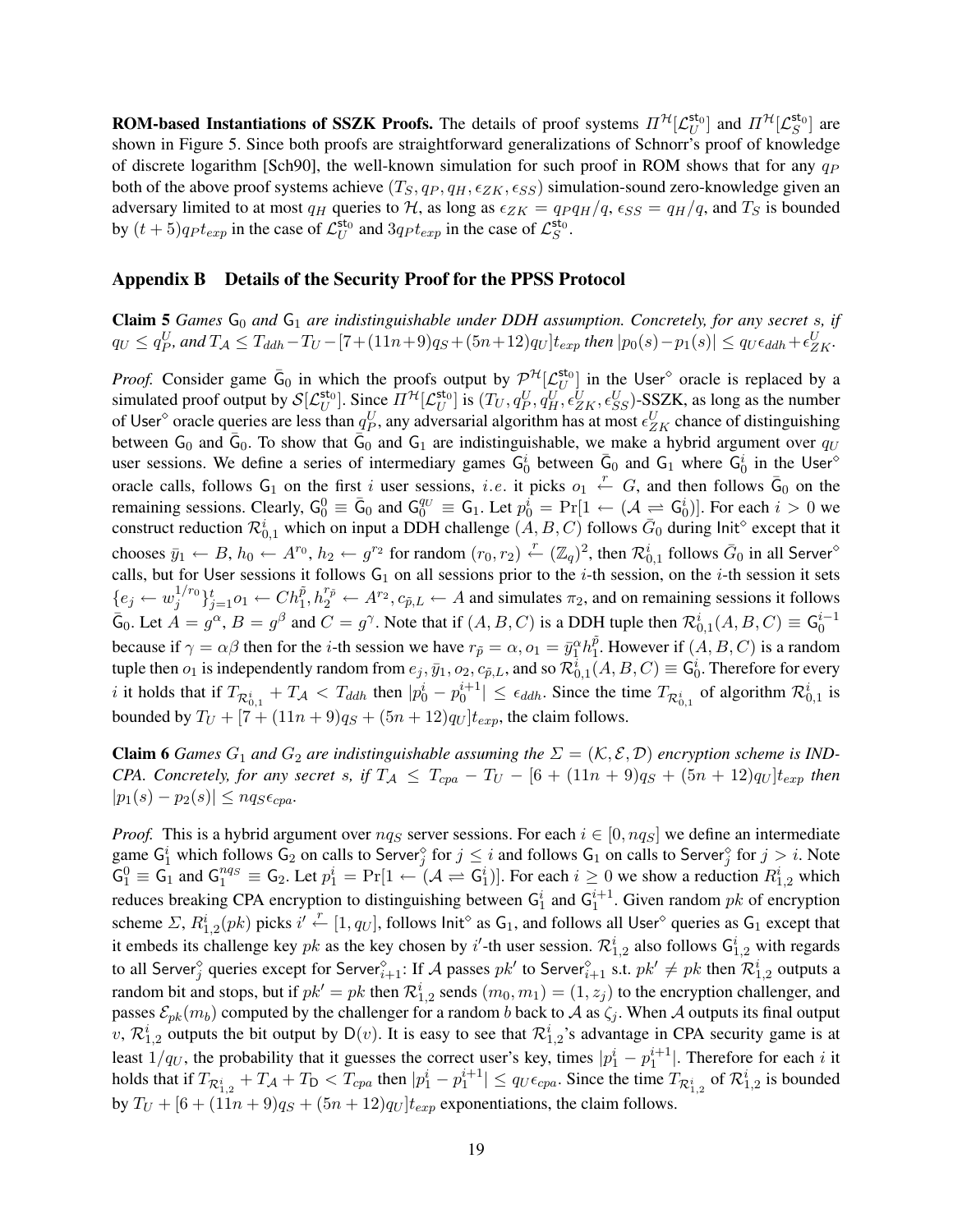**Claim 7** *Games*  $G_2$  *and*  $G_3$  *are indistinguishable under DDH assumption. Concretely, for any secret s, if*  $q_S \leq q_P^S/n$ ,  $q_U \leq q_P^U$ , and  $T_A \leq T_{ddh} - T_U - T_S - [6 + (14n + 12)q_S + (5n + 12)q_U]t_{exp}$  then  $|p_2(s) - p_3(s)| \le \epsilon_{ddh} + 2\epsilon_{ZK}^S + q_S \epsilon_{SS}^U$ .

*Proof.* Consider games  $\bar{G}_2$  and  $\bar{G}_3$  in which the proofs output by  $\mathcal{P}^{\mathcal{H}}[\mathcal{L}_S^{\mathsf{sto}}]$  in the Init<sup>o</sup> oracle is replaced by a simulated proof output by  $\mathcal{S}[\mathcal{L}_S^{\mathsf{sto}}]$ . Since  $\Pi^{\mathcal{H}}[\mathcal{L}_S^{\mathsf{sto}}]$  is  $(T_S, q_P^S, q_H^S, \epsilon_{ZK}^S, \epsilon_{SS}^S)$ -SSZK, as long as the number of Server<sup>®</sup> oracle queries are less than  $q_P^S/n$ , any adversarial algorithm has at most  $\epsilon_{ZK}^S$  chance of distinguishing between  $G_2$  and  $\bar{G}_2$  and similarly between  $G_3$  and  $\bar{G}_3$ .

We use a hybrid argument over  $nqs$  server sessions to argue that  $\bar{G}_2$  and  $\bar{G}_3$  are indistinguishable. For each  $i \in [0, nq_S]$ , we define an intermediate game  $\bar{G}_2^i$  which follows  $\bar{G}_3$  on calls to Server<sup>§</sup> for  $j \leq i$  and follows  $\bar{G}_2$  on calls to Server<sup> $\hat{G}$ </sup> for  $j > i$ . Note  $\bar{G}_2^0 \equiv \bar{\bar{G}}_2$  and  $\bar{G}_2^{ng} \equiv \bar{G}_3$ . Let  $p_2^i = \Pr[1 \leftarrow (\mathcal{A} \rightleftharpoons \bar{G}_2^i)]$ . For each  $i \geq 0$  we show a reduction  $R_{2,3}^i$  which reduces breaking DDH assumption to distinguishing between  $\bar{G}_2^{i-1}$  and  $\bar{G}_2^i$ . Let DDH challenge  $(A, B, C)$  where  $A = g^{\alpha}, B = g^{\beta}$  and  $C = g^{\gamma}$  be an input to  $\mathcal{R}_{2,3}^i$ . The reduction algorithm sets  $h=B$ ,  $a_i=A$ ,  $b_i=A^{r_p}$ . In other words,  $\mathcal{R}_{2,3}^i$  assumes that  $t_i=\alpha$ . If  $(A,B,C)$  is a DDH tuple (*i.e.*  $\gamma = \alpha \beta$ ), then  $c_{\beta, R, i} = (b_i/e_i)^x C^p (o_1/c_{\tilde{p}, R}^{\bar{x}_1})^{-1/r_1} = y^{(r_p - r_{\tilde{p}})t_i} h^{(p - \tilde{p})t_i} = (c_{p, R}/c_{\tilde{p}, R})^{t_i}$ . And hence  $\mathcal{R}_{2,3}^i$  is equivalent to  $\bar{G}_2^{i-1}$  except when the adversary manages to make correct proof on wrong statement  $(o_1, o_2, e_i)$  which can happen with probability at most equal to  $\epsilon_{SS}^U$  as long as the number of User<sup>o</sup> oracle queries are less than  $q_P^U$ . If  $(A, B, C)$  is a random tuple, *i.e.*  $(\alpha, \beta, \gamma)$  are distributed uniformly and independently at random, then  $c_{\beta,R,i}$  can be replaced with a random variable which is independent from  $a_i, b_i$  when  $p \neq \tilde{p}$ . Therefore  $\mathcal{R}_{2,3}^i$  is equivalent to  $\bar{G}_2^i$ . So for each i, it holds that if  $T_{\mathcal{R}_{2,3}^i} + T_{\mathcal{A}} < T_{ddh}$ , then  $|p_2^i - p_2^{i+1}| \leq \epsilon_{ddh}$ . Since  $T_{\mathcal{R}_{2,3}^i}$  is bounded by  $T_U + T_S + [6 + (14n + 12)q_S + (5n + 12)q_U]t_{exp}$ , the claim follows.

**Claim 8** For any secret s,  $p_3^{\neg F}(s) = p_4^{\neg F}(s)$ .

*Proof.* We argue that under condition that event F does not happen the adversarial views in games G<sub>3</sub> and  $G_4$  are identical. This immediately implies that (1)  $Pr[F_{3,s}] = Pr[F_{4,s}]$ , and (2) that the conditional probabilities  $Pr[1 \leftarrow (\mathcal{A} \rightleftharpoons G_3(s)) | \neg F_{3,s}]$  and  $Pr[1 \leftarrow (\mathcal{A} \rightleftharpoons G_4(s)) | \neg F_{4,s}]$  are the same, and hence the claim follows, because  $p_i^{-F}(s) = Pr[1 \leftarrow (\mathcal{A} \rightleftharpoons G_i(s)) | \neg F_{i,s}] * Pr[F_{i,s}]$  To argue this, note that the only difference between G<sub>3</sub> and G<sub>4</sub> is that in G<sub>3</sub>,  $x_i$ 's are  $(n, t)$ -secret-sharing of a random value whereas in G<sub>4</sub>  $x_i$ 's are  $(n, t)$ -secret-sharing of zero. Therefore unless adversary knows  $t + 1$  shares of  $x_i$ 's, the view of the adversary in  $G_3$  is identical to its view in  $G_4$ . Now, adversary gets to know  $t' < t$  shares of x simply by corrupting t' servers. However server queries could possibly leak information about  $x_i$ 's as in  $d_{\alpha,L,j}$  value. But in any server query, if adversary does not use the legitimate password,  $d_{\alpha,L,j}$  is masked with a random value in both  $G_3$  and  $G_4$ ; otherwise if adversary uses the legitimate password, unless event  $F$  happens, the number of distinct servers which adversary contacts is bounded by  $t - t'$ . Thus, unless event F happens, the maximum number of  $x_i$  shares that is effectively used in either game is bounded by  $t$ .

Claim 9 *Games* G<sup>4</sup> *and* G<sup>5</sup> *are indistinguishable under DDH assumption. Concretely, for any secret* s*, if*  $T_{\mathcal{A}} \leq T_{ddh} - T_U - [3 + (14n + 12)q_S + (5n + 12)q_U]t_{exp}$  then  $|p_4^{-F}(s) - p_5^{-F}(s)| \leq \epsilon_{ddh}$  and  $|\Pr[F_{4,s}] \Pr[\mathsf{F}_{5,s}] \leq \epsilon_{ddh}.$ 

*Proof.* Given DDH challenge  $(A, B, C)$ , the reduction  $\mathcal{R}_{4,5}$ , embeds  $y \leftarrow A$ ,  $c_{s,L} \leftarrow B$  and  $c_{s,R} \leftarrow$  $C \cdot s$ . If  $(A, B, C)$  is a DDH tuple, then  $c_s = (c_{s,L}, c_{s,R})$  is a valid ElGamal encryption of s and hence  $\mathcal{R}_{4,5}(A, B, C) \equiv \mathsf{G}_4$ . However if  $(A, B, C)$  is a random tuple, then  $c_s = (c_{s,L}, c_{s,R})$  is distributed uniformly at random in  $G^2$  and hence  $\mathcal{R}_{4,5}(A, B, C) \equiv \mathsf{G}_5$ . Since the event F can be tested by the reduction  $\mathcal{R}_{4,5}$  and the reduction can also observe if  $A$  outputs 1, it follows that the probability difference between an event that (A outputs 1 and  $\neg$ F) is at most  $\epsilon_{ddh}$  in these two games. By the same token, the probability difference between just the event F in these two games is also bounded by  $\epsilon_{ddh}$ .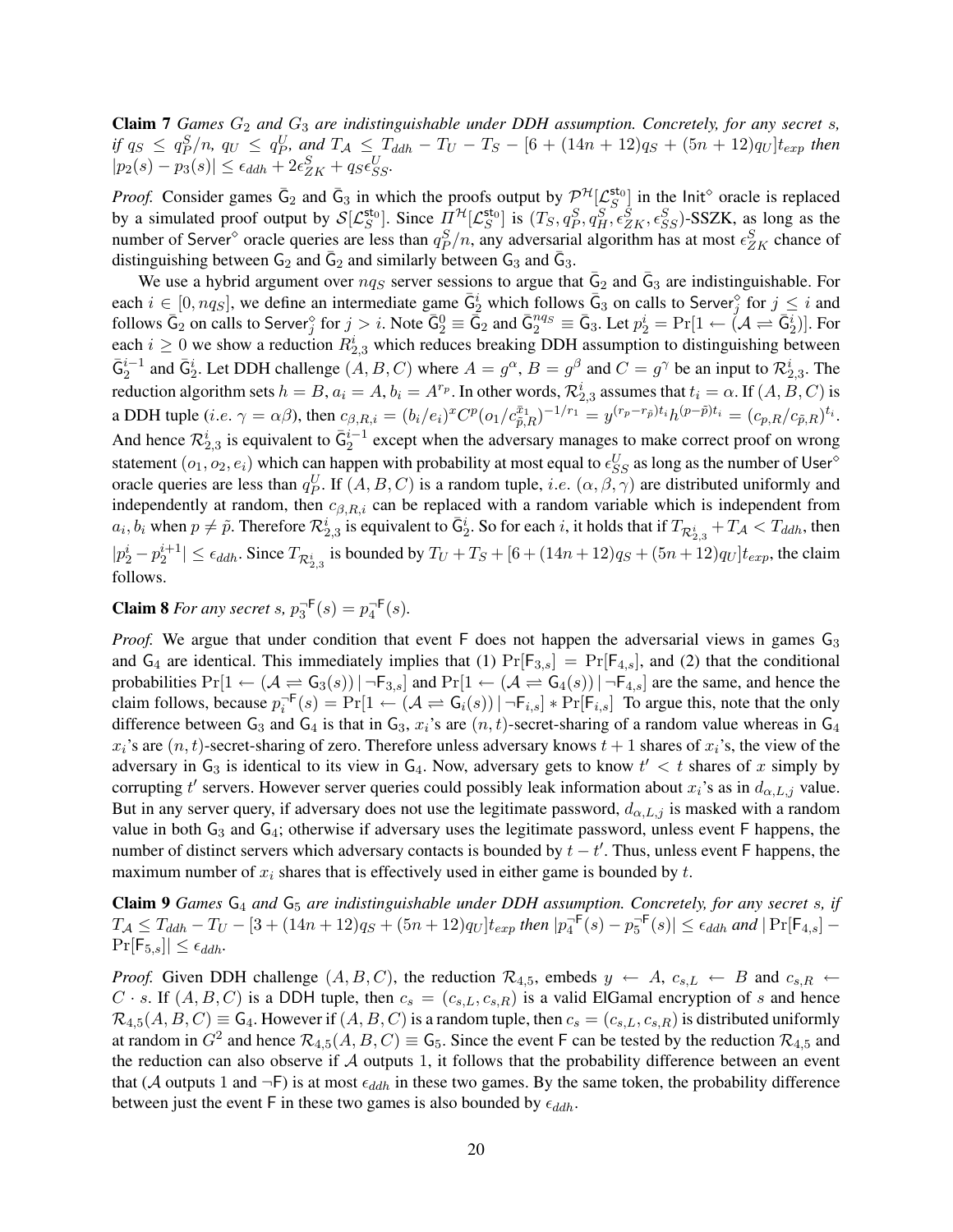Claim 10 *Games*  $G_5$  *and*  $G_6$  *are indistinguishable under DDH assumption. Concretely for any secret s, if*  $q_S \leq q_P^S/n$ ,  $q_U \leq q_P^U$ , and  $T_{\mathcal{A}} \leq T_{ddh} - T_U - T_S - [3 + (14n + 17)q_S + (5n + 12)q_U]t_{exp}$ , then  $|p_5(s) - p_6(s)| \leq nqs\epsilon_{ddh} + 2\epsilon_{ZK}^S + q_S\epsilon_{SS}^U$  and  $|\Pr[\mathsf{F}_{5,s}] - \Pr[\mathsf{F}_{6,s}]| \leq nqs\epsilon_{ddh} + 2\epsilon_{ZK}^S + q_S\epsilon_{SS}^U$ .

*Proof.* Consider games  $\bar{G}_5$  and  $\bar{G}_6$  in which the proofs output by  $\mathcal{P}^{\mathcal{H}}[\mathcal{L}_S^{\text{sto}}]$  in the Init<sup>o</sup> oracle are replaced by simulated proofs output by  $\mathcal{S}[\mathcal{L}_S^{\text{sto}}]$ . Since  $\Pi^{\mathcal{H}}[\mathcal{L}_S^{\text{sto}}]$  is  $(T_S, q_P^S, q_H^S, \epsilon_{ZK}^S, \epsilon_{SS}^S)$ -SSZK, as long as the number of Server<sup>®</sup> oracle queries are less than  $q_P^S/n$ , any adversarial algorithm has at most  $\epsilon_{ZK}^S$  chance of distinguishing between  $G_5$  and  $\bar{G}_5$  and similarly between  $G_6$  and  $\bar{G}_6$ .

We use a hybrid argument over  $nq_s$  server sessions to argue that  $\bar{G}_5$  and  $\bar{G}_6$  are indistinguishable. For each  $i \in [0, nqs]$ , we define an intermediate game  $\bar{G}_5^i$  which follows  $\bar{G}_6$  on calls to Server<sup>§</sup> for  $j \leq i$  and follows  $\bar{\mathsf{G}}_5$  on calls to Server<sup>9</sup> for  $j > i$ . Note  $\bar{\mathsf{G}}_5^0 \equiv \bar{\mathsf{G}}_5$  and  $\bar{\mathsf{G}}_5^{ng} \equiv \bar{\mathsf{G}}_6$ . Let  $p_5^i = \Pr[1 \leftarrow (\mathcal{A} \rightleftharpoons \bar{\mathsf{G}}_5^i)]$ . For each  $i \geq 0$  we show a reduction  $R_{5,6}^i$ , which reduces breaking DDH assumption to distinguishing between  $\bar{\mathsf{G}}_5^{i-1}$  and  $\bar{\mathsf{G}}_5^i$ . Let DDH challenge  $(A, B, C)$  where  $A = g^{\alpha}, B = g^{\beta}$  and  $C = g^{\gamma}$  be an input to  $\mathcal{R}_{5,6}^i$ . The reduction algorithm sets  $y = A$ ,  $a_j = B$ ,  $y^{t_i} = C$ . In other words,  $\mathcal{R}_{5,6}^{i}$  assumes that  $x = \alpha$  and  $t_i = \beta$ . If  $(A, B, C)$  is a DDH tuple (*i.e.*  $\gamma = \alpha \beta$ ), then  $c_{\beta, R,i} = C^{r_p} (o_2)^{-1/r_2} [B^p (o_1/(c_{\tilde{p},L})^{\bar{x}_1})^{-1/r_1}]^{\bar{x}} =$  $C^{r_p-r_{\tilde{p}}}B^{(p-\tilde{p})\bar{x}}=y^{(r_p-r_{\tilde{p}})t_i}h^{(p-\tilde{p})t_i}=(c_{p,R}/c_{\tilde{p},R})^{t_i}$ . And hence  $\mathcal{R}_{5,6}^i$  is equivalent to  $\bar{G}_5^{i-1}$  except when the adversary manages to make correct proof on wrong statement  $(o_1, o_2)$  which can happen with probability at most equal to  $\epsilon_{SS}^U$  as long as the number of User<sup> $\circ$ </sup> oracle queries are less than  $q_P^U$ . If  $(A, B, C)$  is a random tuple, i.e.  $(\alpha, \beta, \gamma)$  are distributed uniformly and independently at random, then  $c_{\beta,R,i}$  can be replaced with a random variable which is independent from  $a_i, b_i, e_i$  and  $w_i$  when  $r_p \neq r_{\tilde{p}}$ . Therefore  $\mathcal{R}_{5,6}^i$  is equivalent to  $\bar{G}_5^i$ . So for each i, it holds that if  $T_{\mathcal{R}^i_{5,6}}+T_{\mathcal{A}} < T_{ddh}$ , then  $|p_0^i - p_0^{i+1}| \leq \epsilon_{ddh}$ . Since  $T_{\mathcal{R}^i_{5,6}}$  is bounded by  $T_U + T_S + [3 + (14n + 17)q_S + (5n + 12)q_U]t_{exp}$ , the claim follows.

**Claim 11** *Games*  $G_6$  *and*  $G_7$  *are indistinguishable under DDH assumption. Concretely, for any secret s, if*  $T_{\mathcal{A}} \leq T_{ddh} - T_U - [5 + (14n + 12)q_S + (5n + 20)q_U)t_{exp}$  then  $|\Pr[\mathsf{F}_{6,s}] - \Pr[\mathsf{F}_{7,s}]| \leq \epsilon_{ddh} + \epsilon_{UU}^S$ .

*Proof.* We make a hybrid argument over  $q_U$  user sessions. We define a series of intermediary games  $G_6^i$ between  $G_6$  and  $G_7$  where  $G_6^i$  in the User<sup> $\circ$ </sup> oracle calls, follows  $G_7$  on the first *i* user sessions, i.e. it picks  $c_{\tilde{p},R} \stackrel{r}{\leftarrow} G$  and hence there is no information about p revealed in these sessions. On the remaining sessions,  $\mathsf{G}_6^i$  follows  $\mathsf{G}_6$ . Clearly,  $\mathsf{G}_6^0 \equiv \mathsf{G}_6$  and  $\mathsf{G}_6^{q_U} \equiv \mathsf{G}_7$ . Let  $p_6^i = \Pr[1 \leftarrow (\mathcal{A} \rightleftharpoons \mathsf{G}_6^i)]$ . For each  $i > 0$  we construct reduction  $\mathcal{R}_{6,7}^i$  which on input a DDH challenge  $(A, B, C)$  follows  $G_6$  during lnit<sup>o</sup> except that it chooses  $y \leftarrow A$ ,  $h_0 \leftarrow B^{r_0}$ ,  $h_2 \leftarrow g^{r_2}$  for random  $r_0, r_2 \leftarrow \mathbb{Z}_q$ , then  $\mathcal{R}^i_{6,7}$  follows  $G_6$  in all Server<sup>8</sup> calls, but for User sessions it follows  $G_7$  on all sessions prior to the *i*-th session, on the *i*-th session it sets  $\{e_j \leftarrow w_j^{-1/r_0}\}$  ${j-1/r_0 \atop j}$  $j=1, c_{\tilde{p},L} \leftarrow B, c_{\tilde{p},R} \leftarrow Ch^p, o_2 \leftarrow B^{r_2}$  and simulates  $\Pi_2$ ; on remaining sessions  $\mathcal{R}^i_{6,7}$  follows  $\mathsf{G}_6$ . Let  $A = g^{\alpha}, B = g^{\beta}$  and  $C = g^{\gamma}$ . In other words, we assume  $r_{\tilde{p}} = \beta$ . Note that if  $(A, B, C)$  is a DDH tuple then  $\mathcal{R}^i_{6,7}(A, B, C) \equiv G_6^{i-1}$  because if  $\gamma = \alpha \beta$  then for the *i*th session we have  $y = g^{\alpha}$ ,  $e_j = h_0^{t_j/r_0} = g^{\beta t_j}$  (for  $j = 1$  to t),  $o_2 = g^{\beta r_2} = h_2^{\beta}$  $e_2^{\beta}$ ,  $c_{\tilde{p},R} = g^{\alpha\beta}h^p$  which is distributed as in  $G_6^{i-1}$  except when the adversary manages to make correct proof on wrong statement  $w'_j$ which can happen with probability at most equal to  $\epsilon_{UU}^S$  as long as the number of Server<sup> $\diamond$ </sup> oracle queries are less than  $q_P^S$ . However if  $(A, B, C)$  is a random tuple then  $c_{\tilde{p},R}$  is distributed uniformly at random in G independent of all  $\{e_j\}_{j=1}^t$  and  $c_{\tilde{p},L}$  and thus  $\mathcal{R}^i_{6,7}(A, B, C) \equiv \mathsf{G}^i_6$ . Therefore for every i it holds that if  $T_{\mathcal{R}^i_{6,7}} + T_{\mathcal{A}} < T_{ddh}$  then  $|p_6^i - p_6^{i+1}| \leq \epsilon_{ddh}$ . Since the time  $T_{\mathcal{R}^i_{6,7}}$  of algorithm  $\mathcal{R}^i_{6,7}$  is bounded by  $T_U + [5 + (14n + 12)q_S + (5n + 20)q_U]$   $t_{exp}$  exponentiations, and reduction  $\mathcal{R}_{6,7}$  can test whether event F happens, the claim follows.

Claim 12 *Games* G<sub>7</sub> and G<sub>8</sub> are indistinguishable under DDH assumption. Concretely, for any secret s, if  $T_A \leq T_{ddh} - T_U - [1 + (14n + 12)q_S + (5n + 12)q_U]t_{exp}$  then  $|\Pr[F_{7,s}] - \Pr[F_{8,s}]| \leq \epsilon_{ddh}$ .